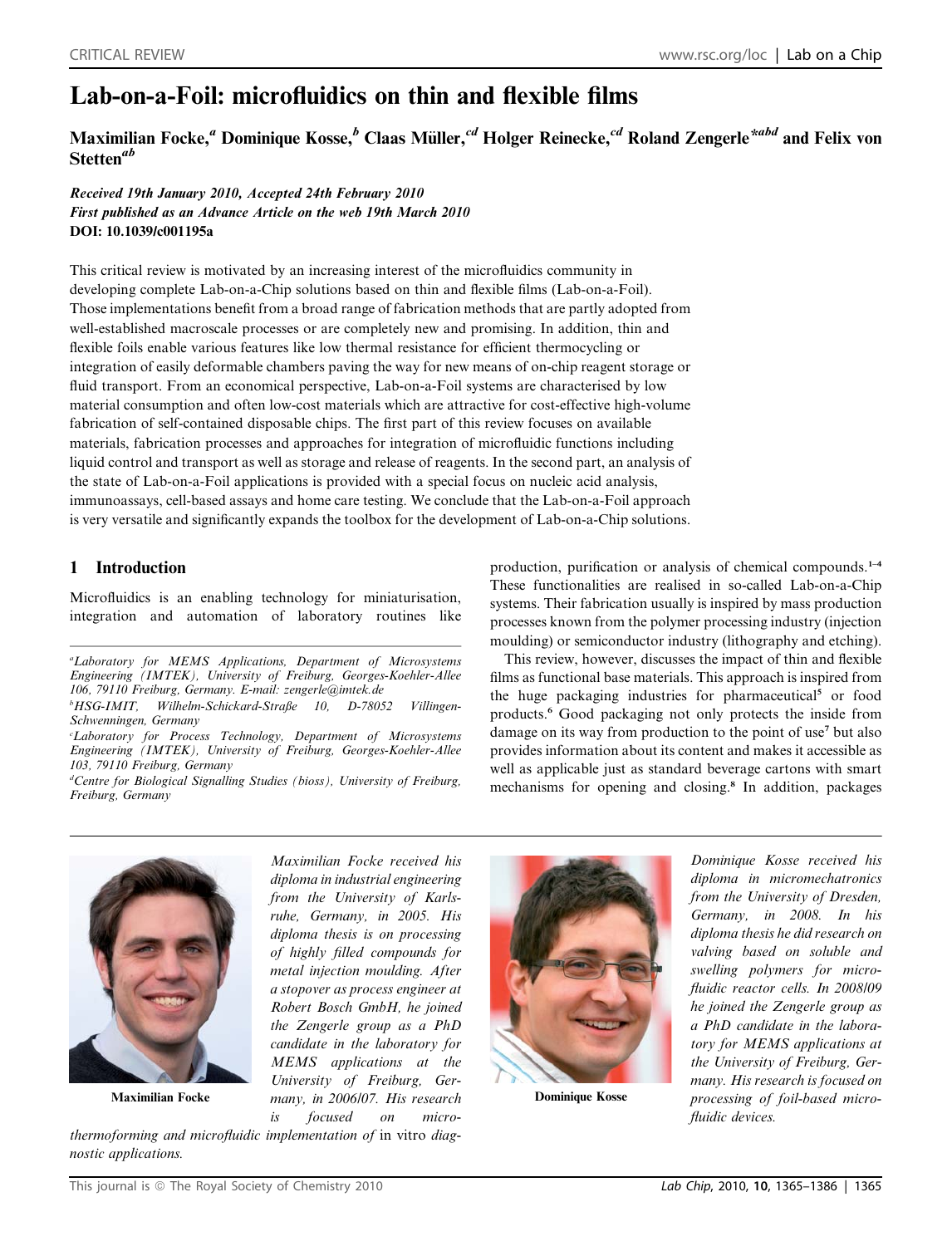must always be cost-efficiently mass-producible as well. So just consider a Lab-on-a-Chip as a ''functional package'' that encloses valuable contents like microfluidics and biochemistry! Its function is not limited to storage only—the ''functional package'' also contains the recipe inscribed in microchannels for how to combine the reagents in a perfect way to perform an assay.

Lab-on-a-Chip is a fast emerging field $9-12$  with an expected market volume of 1 to 3 billion dollars by 2013.13,14 In contrast to the field of Lab-on-a-Chip, conventional packaging is a much bigger business and mature. Hence, we want to point out how development of Lab-on-a-Chip systems can benefit drastically by adopting concepts of functional packaging to the microscale. In packaging technology, it has long been state of the art to equip packages with additional functionalities enabling interaction of the packaging system and its content.<sup>15</sup> Some examples of such additional functionalities are colour changing indicators to display gas concentrations,<sup>16</sup> time–temperature exposure<sup>17</sup> or tampering.<sup>18</sup> Packages can contain integrated oxygen or carbon dioxide absorbers or emitters<sup>19</sup> and even self-heating or cooling

mechanisms<sup>20</sup> which have been integrated in military rations or canned beverages, respectively.

Our focus is particularly directed towards foil-based approaches for packaging and their use for Lab-on-a-Chip technology. Foils—often also referred to as films, sheets, laminates, tapes or webs—have been prominent elements in packaging technology since the middle of the 20<sup>th</sup> century. Several practical reasons make foil-based packages useful: foil packages with barrier functions protect content from degrading by oxidation or vapour transition,<sup>21</sup> as it is for example important in packaging of infant formula or blood plasma. Foils are further characterised by high flexibility and partially by pierceability thus providing easy user interfaces as known from pharmaceutical blister packages to access pills.<sup>22</sup> Certain polymer foils are favoured in other applications than packaging, for example as display panels for mobile phones due to their high transparency which can also be associated with their low thickness.<sup>23</sup>

When the principles of Lab-on-a-Chip are combined with foil technologies to so-called Lab-on-a-Foil systems, it is easy to



Claas Müller

of ceramics and micrometrology.

Dr Claas Müller received his PhD from the Karlsruhe Institute of Technology (KIT) in 1994 where he did research on LIGA technology. In 1996, he became an academic senior councillor in the Department of Microsystems Engineering (IMTEK) at the University of Freiburg, Germany. Today he heads the technology division of the Laboratory for Process Technology. His research is dedicated to the fields of ultraprecision machining, ultrasonic

Roland Zengerle

Prof. Dr Roland Zengerle received his PhD from the ''Universität der Bundeswehr München" in 1994. Since 1999 he has been full professor at the Department of Microsystems Engineering (IMTEK) at the University of Freiburg, Germany. He is also director at the Institut für Mikro- und Informationstechnik of the Hahn-Schickard-Gesellschaft (HSG-IMIT), vice director at the Centre for Biological Signalling Studies (bioss) and European editor of ''Micro-

fluidics and Nanofluidics''. Dr Zengerle's research is focused on microfluidics and nanofluidics.



Holger Reinecke

Prof. Dr Holger Reinecke received his PhD from the Technical University of Clausthal-Zellerfeld, Germany, in 1990. He had a 15 year industrial experience at microParts GmbH as director (procura) of the divisions of microproduction, microfluidics and microoptics. Since 2004/05, he has been full professor at IMTEK and  $directory of the Institute für$ Mikro- und Informationstechnik of the Hahn-Schickard-Gesellschaft (HSG-IMIT). His

research is focussed on production orientated micromachining, polymer processing and MEMS integrated power supplies.

embossing, nanoimprint technology, electrical discharge machining



Felix von Stetten

Dr Felix von Stetten received his PhD in microbiology from the Technical University of Munich, Germany, in 1999. He spent three years in the diagnostic industry and was involved in the development of methods for sample preparation, Real-Time PCR and DNA-arrays. He joined the Zengerle group at IMTEK, University of Freiburg, where he did research in the fields of biofuel cells and Lab-on-a-Chip. Today he heads the joint research division Lab-on-a-Chip of IMTEK and HSG-IMIT.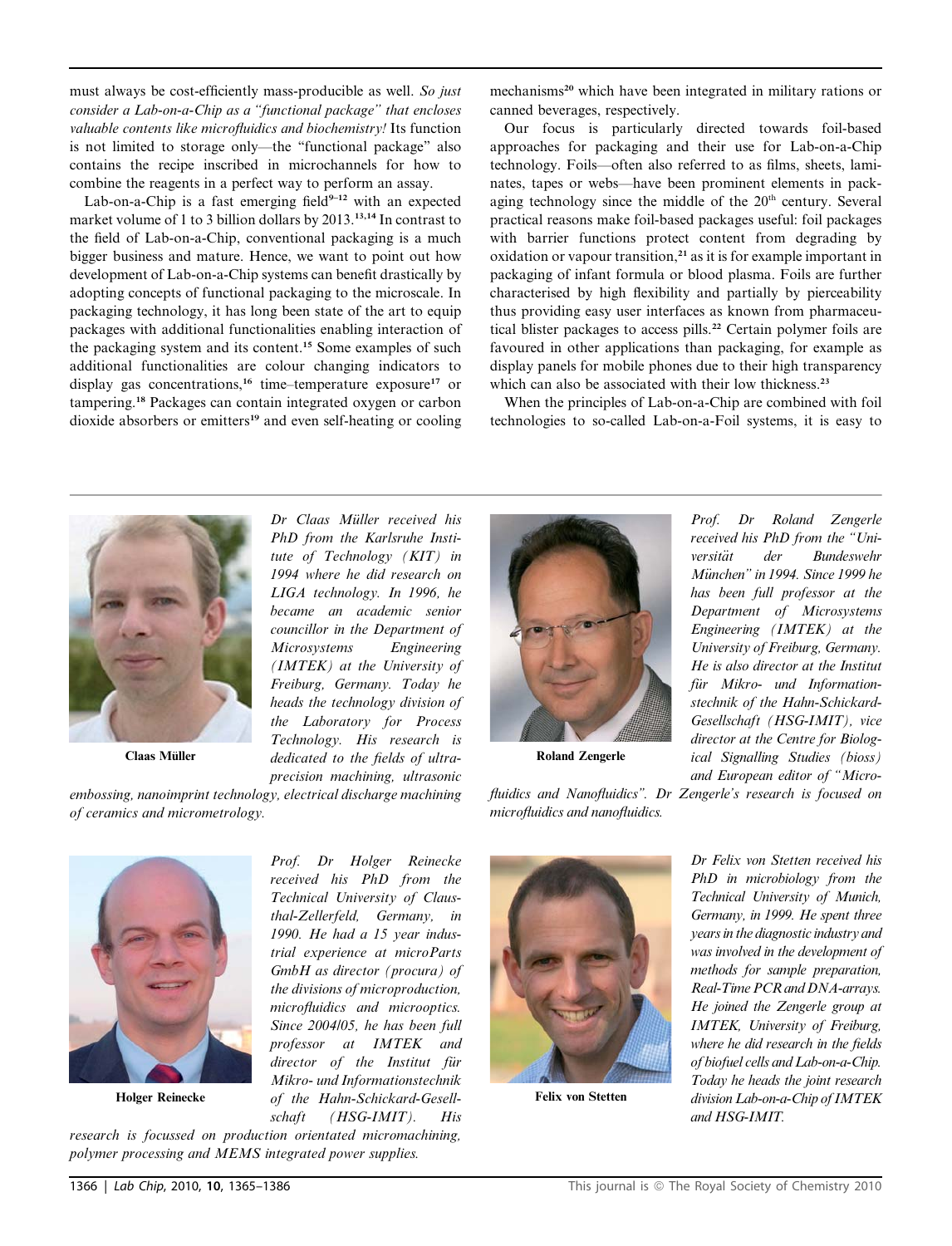identify several emerging applications that are particularly enabled by the use of thin foils:

- Temperature controlled biological reactions, such as the polymerase chain reaction (PCR), take advantage of fast heat transfer through thin materials.<sup>24</sup> In fact, heat transfer rate through a foil is inversely proportional to the square of its thickness as described by the diffusion equation.<sup>25</sup>
- $\bullet$  Valves<sup>26</sup> or pumps<sup>27</sup> can benefit from the inherent flexibility of foils which can complement common elastic materials such as polydimethylsiloxane (PDMS).<sup>28,29</sup> The deflection of a foil under load is proportional to the cube of the foil thickness.
- The use of pierceable foils can provide a sample transfer interface<sup>30</sup> as it is known from aluminium sealing foils for microwell plates.
- Applications such as centrifugal microfluidics in which a microfluidic chip is accelerated can profit from low mass and thus low moment of inertia of foil cartridges.<sup>31,32</sup>
- Assembly or application of microfluidic cartridges can be accomplished by folding or inflating foil compounds. Some examples of this approach will be discussed later in this paper.
- Foil-based Lab-on-a-Chip systems suit perfectly as disposable consumables<sup>33</sup> because they only require a minimum of material volume.
- Several microscale prototyping processes like microthermoforming, hot roller embossing or lamination techniques are adopted from high-throughput macroscale processes. Hence, mass production is conceivable. Many prototyping processes are also upscalable and further expandable, for example by adopting traditional form-fillseal processes.<sup>34-36</sup>

A recent example of the growing interest in these technologies is the LabOnFoil project that was launched within the scope of the European framework programme 7 in 2008. The project aims at providing dry-resist-based, disposable Lab-on-a-Foil cartridges that can be manufactured in large volume while common smart phones serve as instruments for control and evaluation of the assay.<sup>37</sup>

The first part of this review discusses technological issues like available materials, suitable processes for microstructuring and assembly as well as approaches for integration of microfluidic functions including liquid control and transport as well as reagent storage and release. In the second part, several applications in the fields of nucleic acid analysis, immunoassays, cellbased assays and home care testing are illustrated. Our reviewing criteria are based on key factors for successful development and commercial viability of Lab-on-a-Chip applications comprising the following:

- the capability to implement complex analytical assays<sup>38-40</sup> such as nucleic acid analysis or immunoassays with a broad or even universal range of applications,<sup>10</sup>
- the feasibility of cost-efficient development and perspective of effective mass production,<sup>12,41,42</sup> and
- the capability to provide enhanced utility<sup>4,43</sup> and to enable easy usage for the operator<sup>44</sup> in comparison to rigid, thick and non-flexible substrates.

Since the reviewed literature does not provide any binding definition for the term foil, we suggest the definition that a foil is

a semi-finished part of any material that is thinner than 500  $\mu$ m and of flexible character. All Lab-on-a-Foil systems consist of microstructured foil substrates which play a prominent functional role for the character or behaviour of the system. For simplification, we do not consider plain applications of foils for sealing of microfluidic channels. Membranes are a subclass of foils and are regarded as extremely thin functional layers.<sup>45</sup> Their bare use in a Lab-on-a-Chip system is not considered here, either.

# 2 Fabrication of Lab-on-a-Foil systems

The choice for a certain material and fabrication method is mainly influenced by the intended application. Take, for example, a chip for nucleic acid analysis by PCR: such a chip must consist of a material that is thermostable during thermocycling as it is exposed to temperatures up to  $100^{\circ}$ C. It also should be very thin in order to feature low thermal resistance for fast heat exchange. It must further be compatible with the assay, meaning that a surface modification might be required so that biomolecules do not adhere to surfaces or suffer from degradation due to material incompatibility. In case of an optical readout, a material with high light transmission and low autofluorescence must be chosen. Also mechanical properties such as Young's modulus or tensile strength have to be respected to assure proper geometric and mechanical stability during operation and handling. If the chip development aims at a real market application, an upscalable fabrication process must be chosen in order to enable later mass production. Otherwise, the development may be useless. If the chip is designed as a fully self-contained system with integrated liquid reagent storage, it must feature a fluid encapsulation that prevents liquid or vapour transmission and allows a reasonable long shelf-life.

These and other aspects are discussed in the following section. We first provide an overview over the range of suitable materials and then present fabrication processes for foil-based Lab-on-a-Chip systems. A variety of examples illustrates features for fluid transport and control. We further address issues that are relevant for system integration such as some electronic features, surface modifications, sealing methods and multilayer assemblies. In the end of this section, a form-fill-seal scenario is outlined.

# 2.1 Materials

Several materials have already been examined in the context of Lab-on-a-Chip applications. Here, we focus on those materials that can meet our definition of foils as semi-finished parts with flexible character. Therefore, the popular PDMS is excluded since it is commonly not used as semi-finished (cured) foil but by primary shaping through casting it into moulds. Apart from that, it is reviewed elsewhere very well.<sup>46</sup> In contrast to such elastic materials, only plastic materials like thermoplastic, thermoset and photosensitive polymers, metals and paper substrates come into consideration as potential foil materials in this review.

Especially polymers offer a broad range of attractive materials and have thus been considered for Lab-on-a-Chip systems since the late 1990s.47–51 Common thermoplastics such as polyethylene (PE), polystyrene (PS), polyethylene terephthalate (PET), polypropylene (PP), polycarbonate (PC) or cyclic olefin (co)polymers (COC/COP) are widely available as monolayer foils. Also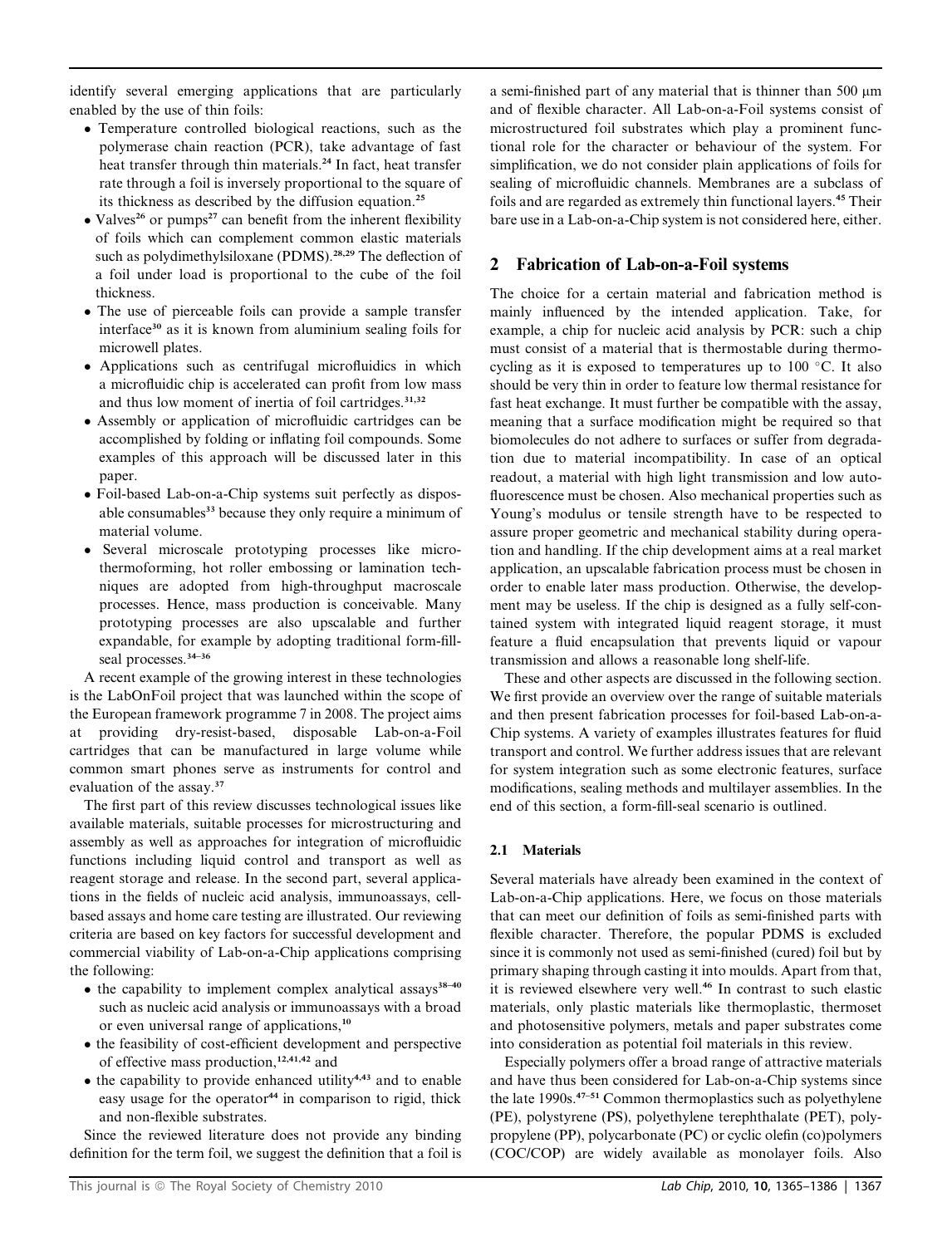thermoset polymers like polyimide (PI) have been used for foil applications.<sup>52</sup> Besides such monolayer foils microfluidic applications can also easily benefit from so-called multilayer or compound foils. Two or more different polymers are co-extruded or laminated onto each other so that the resulting foil bears different properties across its cross-section. Such multilayer foils are state of the art in pharmaceutical packaging<sup>53</sup> because optical, mechanical and barrier properties are universally adjustable. One good example is a foil made of the relatively brittle material COC which is covered by a thin PP film on either side.<sup>54</sup> While the optical properties of the COC are only little affected by the opaque PP, the foil becomes more ductile and less tension cracks tend to appear due to the PP fringe. Other applications are multilayer foils with one high and one low melting material.<sup>55,56</sup> The low melting phase acts as a hot-melt adhesive in a thermobonding process while the high temperature melting material remains unchanged.

A different approach is the use of photosensitive polymers in the form of dry film resists which are either provided as rollstock or can be fabricated by spin coating at a laboratory scale. Dry film resists are particularly interesting because they can be lithographically structured and thus allow for patterns within the low- and submicron scale. Monolithic flexible microfluidic systems can be built up by structuring and subsequent lamination of multiple resist layers.<sup>57</sup> Available thicknesses are in a range of up to approximately  $75 \mu m$ . Their deviation in thickness is as low as  $0.01\%$ .<sup>58,59</sup> This is hardly achieved in conventional spin coating processes.

Also foils made of metal, particularly aluminium, can be implemented in Lab-on-a-Foil systems.<sup>54</sup> If an optical readout is not required, such metal foils could solve problems where extreme barrier properties or lateral heat conductance<sup>24</sup> is desired. Their explicit advantage is also to provide a user interface so that an operator can pierce such a foil with a pipette to insert a sample into a chip. The aspects of user interfaces for microfluidic applications are hardly discussed so far but could be attractively addressed by the use of pierceable foils.

Also paper-based materials fall within our definition of foils. In fact, paper is not only a potential Lab-on-Foil candidate, but also it is already successfully used as a base material for lateral flow assays<sup>60</sup> which are sold in billions of units in point-of-care diagnostics. Paper is used when mainly capillary matrices are required.<sup>61</sup> Suitable grades are often made of nitrocellulose such as chromatographic paper.

## 2.2 Microstructuring

Manufacturing of Lab-on-a-Foil systems requires structuring of semi-finished sheets with microfluidic channels or chambers.

It can be performed with different degrees of complexity. The simplest method is patterning a foil substrate with a set of through holes and combining it with a top and bottom layer in order to get a closed channel architecture. Other techniques are not as simple but offer enhanced functionalities in return. In the following, we outline various approaches to structure foils: thermoforming, embossing, photolithographic methods, cutting and wet etching as well as scratching (Table 1). All manufacturing methods are assessed by their applicability and flexibility, their upscalability, robustness and expected cost-efficiency.

2.2.1 Microthermoforming. Thermoforming is a process to form semi-finished polymer sheets into a three-dimensional shape (referred to as blister).<sup>35,36</sup> In the context of Lab-on-a-Chip, this approach has so far been realised as a vacuum supported stretch-forming of thermoplastic foils.<sup>54,62,63</sup> The foils are heated and firmly clamped facing a moulding tool. As soon as the foil is warm and sufficiently soft, a pressure difference over either side of the foil is applied, and the foil is blown onto the mould. Thus, the foil assumes the shape of the moulding tool and replicates its surface structure. After cooling of the foil, it can be demoulded.

It can be differentiated between positive (male) and negative (female) forming (Fig. 1). The elevated structures for positive forming lead to high shape accuracy on the inner surface of the foil substrate which is important for precise moulding of microstructures. The bottoms of the cavities are thick and rims and sidewalls are thin (Fig. 2a). On the other hand, negative forming allows for high shape accuracy on the outer surface which faces the moulding tool. The bottoms of the cavities become relatively thin (Fig. 2b). The obtainable aspect ratios are generally limited for both, positive and negative forming, by the thickness of the foil since the foil is stretched during moulding.<sup>64</sup>



Fig. 1 Schematics of different moulding principles (figures adopted from ref. 35): (a) positive forming and (b) negative forming.

|  |  | <b>Table 1</b> Overview of fabrication techniques |  |
|--|--|---------------------------------------------------|--|
|--|--|---------------------------------------------------|--|

| Method                  | <b>Materials</b>    | Distinctive feature              | Realised applications       | Section |
|-------------------------|---------------------|----------------------------------|-----------------------------|---------|
| Microthermoforming      | Thermoplastics      | Three-dimensional structures     | Cell culture, DNA analysis  | 2.2.1   |
| Hot roller embossing    | Thermoplastics      | High-throughput fabrication      | DNA analysis in microarrays | 2.2.2   |
| Dry resist technologies | Dry resists         | Lithographic microstructuring    | Microreactors               | 2.2.3   |
| Laser micromachining    | Thermoplastics      | Highly flexible structuring      | Immunoassays, DNA analysis  | 2.2.4   |
| Paper-based approaches  | Paper               | Low-cost wicking substrates      | Immunoassays                | 2.2.5   |
| Xurography              | Paper and plastics  | Prototyping with knife plotters  | Basic fluidic feasibility   | 2.2.6   |
| Shrinky Dink techniques | Thermoplastics      | Shrinking of pre-stretched films | Immunoassays                | 2.2.7   |
| Lab-on-a-print          | Etchable materials  | Selective wet etching            | Micromixer                  | 2.2.8   |
| Inflatable membranes    | Plastic/metal films | Inflation of hollow embodiments  | Fluidic microactuators      | 2.2.9   |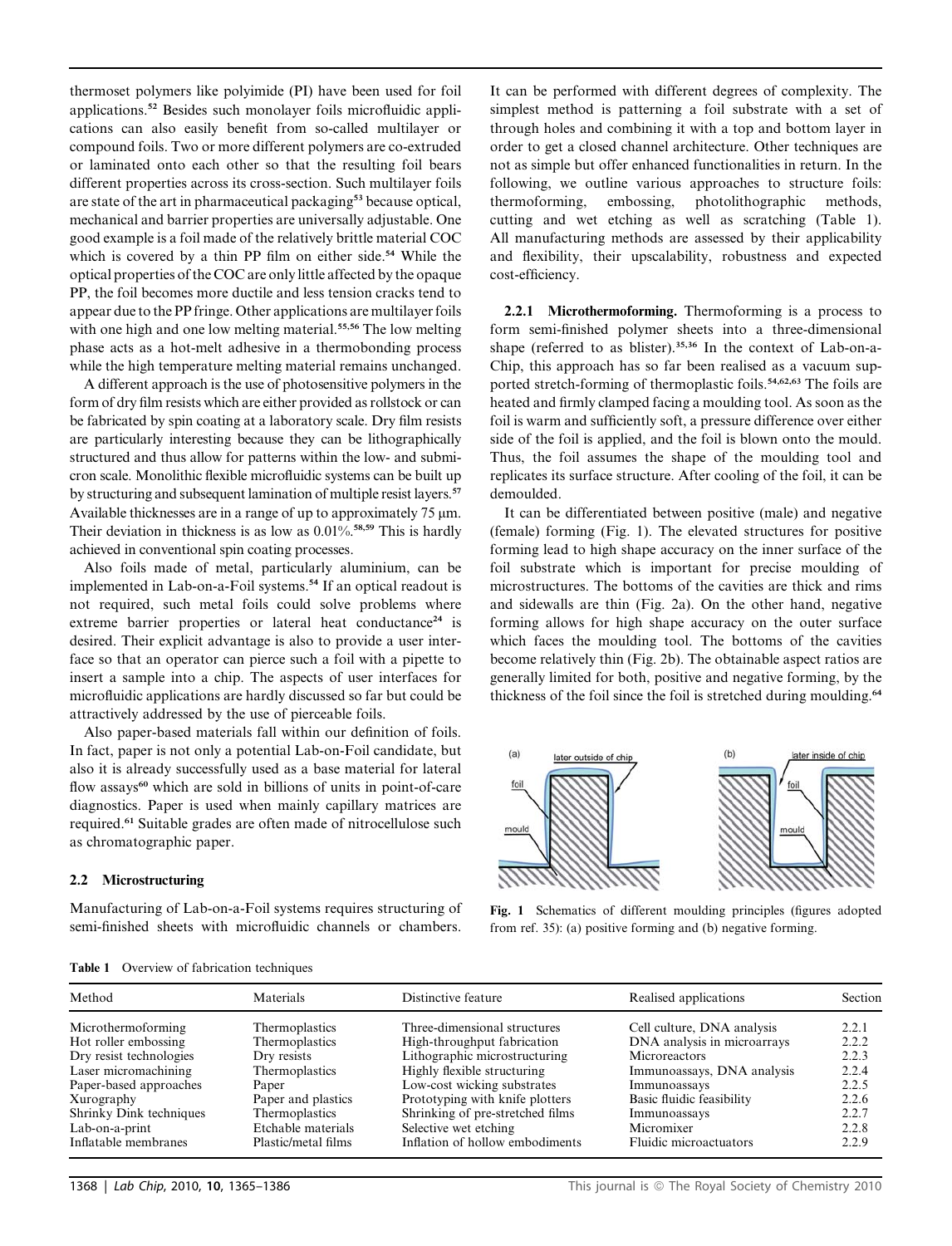

Fig. 2 Cross-sections of foils from positive and negative forming. (a) Cross-section of a channel with a depth of approximately 3 mm and width 1 mm. The positive mould led to thinning of the sidewalls ((i) 160  $\mu$ m; (ii) 110  $\mu$ m; (iii) 45  $\mu$ m).<sup>70</sup> (b) Cross-section of a microcontainer for cell culture, upside down.<sup>62</sup> Negative moulding led to a very thin container bottom with approximately  $8 \mu m$  thickness. (b) Reproduced by permission of The Royal Society of Chemistry.

When the thermoforming process was initially developed for the microscale, negative moulds made of micromachined brass were employed.<sup>65</sup> The use of negative moulds is advantageous because after microstructuring heat-sealing can be done with a flat counter tool and a suitable sealing foil as long as the moulded part is still in its initial mould. Afterwards, the sealed chip can be demoulded. The drawback, however, is that a precise moulding of defined surfaces and sharp edges inside the microfluidic channels is not possible  $(cf. Fig. 1b)$ . This first approach to thermoforming was performed with foils of fairly low thicknesses down to 25 µm. The structures were used to realise cell culture scaffolds with additional surface modifications by various types of irradiation.62,66

Our group at the University of Freiburg also performed thermoforming with positive mould inserts featuring microstructures that were obtained from a UV-LIGA process<sup>67</sup> and subsequent electroplating for achieving maximum shape accuracy.54,68 Further, the concept of thermoforming foil compounds was realised with a 300 µm thick PP–COC–PP laminate.<sup>69</sup> The sample blister was sealed with an aluminium foil to obtain a closed chip.

Usually, moulding tools are made of rigid materials like brass or tool steel and commonly require draft angles of approximately  $5^\circ$  as well as bevels.<sup>62</sup> We recently showed that these requirements for the mould designs can be overcome by employing a flexible, PDMS-based moulding tool (Fig. 3).<sup>63</sup>

This method is an adaptation of the well-established soft lithography technique to microthermoforming and enables rapid prototyping of foil-based microfluidic cartridges. It allows fast design cycles in one day and processing without the need for draft angles for demoulding due to its intrinsic flexibility.

Microthermoforming is usually performed with modified hot embossing presses $62,63$  and is still in a prototyping stage. The advantages of thermoforming are their characteristic threedimensional out-of-plane structures. These allow implementing additional features like manually deformable chambers as known from pharmaceutical blister packages for pills. Such blister chambers promise a broad field of applications from reagent storage and release to means of fluid actuation as will be described later.

Either positive or negative forming can be selected according to specifications of the target application. The choice of moulding technique determines key properties of the obtainable parts as discussed in the preceding section. Critical factors for efficient thermoforming are rapid heating of the foil and fast establishment of vacuum on one side of the soft foil. When these aspects are considered, the microscale process can be rescaled to aim at mass production in order to compete with other technologies like injection moulding.

2.2.2 Hot roller embossing. The technology of hot roller embossing is mainly motivated by the aim of high-throughput production of microstructured foils. This is achieved by large area patterning of polymer foils by a cylindrical roller tool.<sup>71</sup> The heated roller patterns a temporarily softened polymer foil that is in line contact to a backing roller (Fig. 4).<sup>72,73</sup> Unlike the previously described microthermoforming, the foils are not clamped during moulding but are processed in a continuous manner.



Fig. 3 Cross-sectional view of the rapid prototyping process scheme for moulding of microfluidic foil cartridges.<sup>63</sup>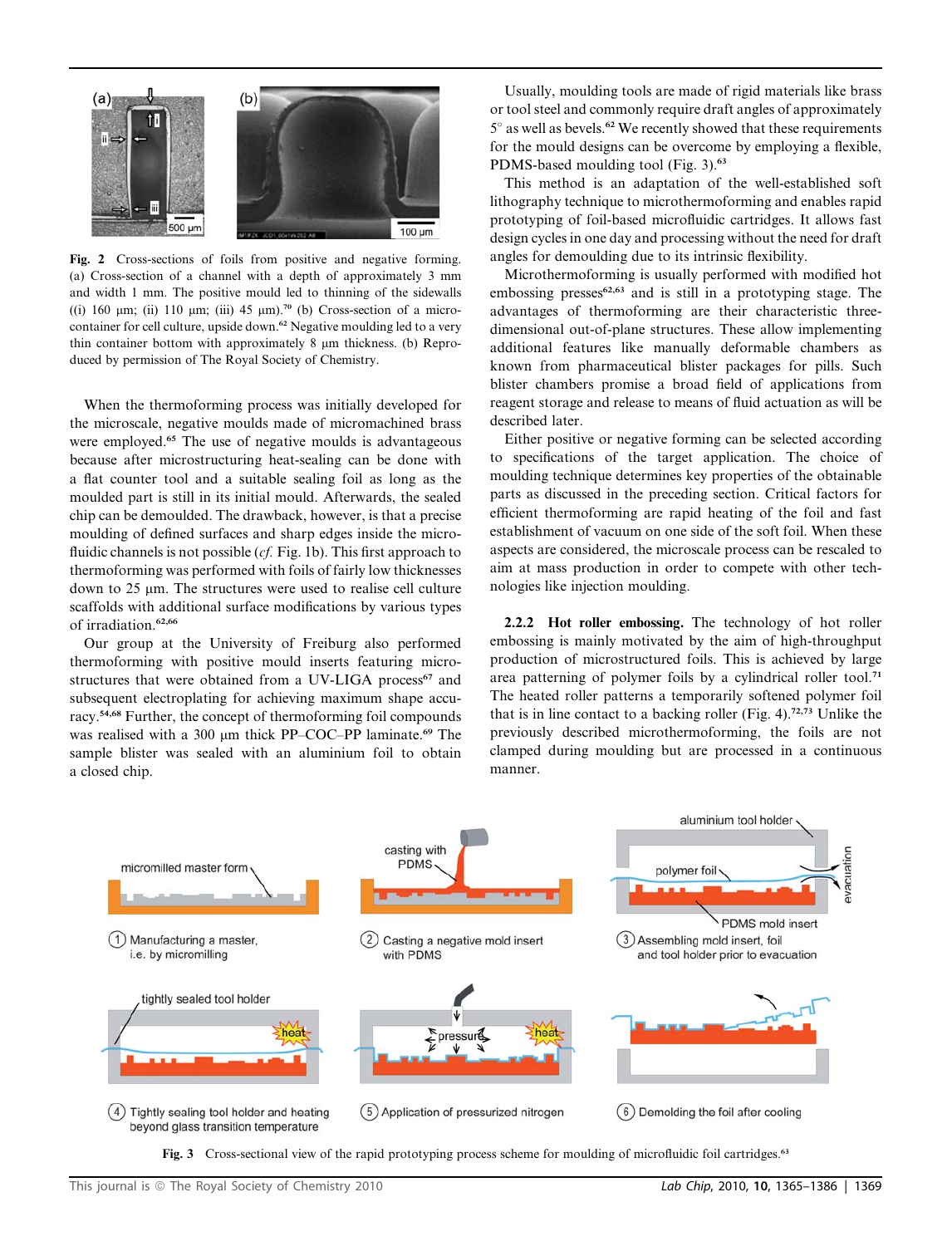

Fig. 4 Roll-to-roll imprinting process.<sup>72</sup> Figure reprinted with permission from Elsevier.

The basic process is well parameterised in literature.<sup>74</sup> Critical parameters are roller temperature, pressure and roller speed. Also preheating of the foil material led to significant improvement.<sup>72</sup> Some variants of the process are for example roller embossing with two structured rolls for double-sided patterning of foils,75,76 extrusion embossing77,78 and ultraviolet (UV) embossing.<sup>79</sup> Embossing is also known from conventional batch mode hot embossing with a flat stamp tool. In contrast to the continuous hot roller embossing, the polymer substrate is molten during moulding. There are examples for structuring of foils by a batch mode process applying a rigid<sup>80</sup> or flexible counter tool.<sup>81</sup>

A combination of both, roller and stamp embossing, is extrusion embossing.77,78 A thin polymer melt is continuously fed on a patterned chill roll. This technique allows very high feed rates to be reached since the roller tool does not need to heat up the polymer but can rather cool it down. A further approach is UV embossing,<sup>79</sup> in which a UV-curable resin film is first roller embossed and then exposed to UV light for curing of the polymer. It is attractive as it can be done at room temperature and thus also allows patterning of temperature-sensitive proteins encapsulated in UV curable hydrogel polymers.79,82

Conventional roller embossing at industrial scales can achieve feed rates of several  $10 \text{ m min}^{-1}$  which allows rapid structuring of large areas and immense throughput.<sup>83</sup> Nevertheless, achievable feed rates in the microscale are still much lower and often less than  $0.5$  m min<sup>-1</sup>.<sup>84,85</sup> This is due to the fact that pattern fidelity improves with longer mould-to-polymer contact time.<sup>74</sup>

Tool fabrication for roller embossing poses a challenge since cylindrical tools are required for the roller body. The common approach comprises structuring of large area dry film resists. These are either used themselves as patterning templates<sup>86</sup> or are further upgraded in a subsequent electrolytic plating processes.74,87

Compared to all manufacturing processes that are reviewed here, roller hot embossing is closest to mass production capacities due to large area patterning. However, there are also some drawbacks that restrict broad applicability of this process. Roller replication is limited to very small and shallow structures on the high nano- to low microscale or, alternatively, the imprinting patterns require comparatively large draft angles in the range of  $10^{\circ}$  to  $15^{\circ}$  if structures with heights in the low millimetre range are replicated. Ng and Wang set up a general rule of thumb that "an aspect ratio of  $1:1$  can be replicated easily,  $5:1$  with care

and  $10:1$  only with great difficulty".<sup>87</sup> Apart from this general rule, there are almost no distinctive sources in literature that would describe requirements for sufficient detachment of foils from their moulds.

The strengths of the process are located in the field of microand nanoimprinting. Hence, its impact on optical devices could be much bigger than on microfluidic applications where average patterns are larger than in optics.

Roller embossing must directly compete with primary shaping processes like injection compression moulding,88–90 a variant of standard injection moulding. Injection compression moulding is also used to produce likewise thin and planar parts like CDs and DVDs. In comparison, standard injection moulding is hardly suitable for manufacturing of thin, foil-like Lab-on-a-Chip systems as it is limited by early solidification of the melt front during filling of thin geometries.<sup>91,92</sup>

2.2.3 Dry resist technologies. Structuring processes based on photopolymers enable microstructures on a scale well below conventional machining techniques. There are two approaches of using photopolymers that both allow fabrication of flexible microfluidic chips. In both approaches dry film resists can be used as base materials (see Section 2.1). The first method allows one to monolithically set up a microfluidic chip that is totally made of resist material.<sup>57</sup> The second method makes use of two flexible sheets that enclose a lithographically structured dry film resist.<sup>93</sup>

Dry resist films can either be industrial products or self-made in the own laboratory.<sup>94</sup> Some examples of commercial dry resist systems are Ordyl SY (Elga Europe S.r.l., Italy), Riston (DuPont, USA) and TMMF (Tokyo Ohka Kogyo Co. Ltd., Japan). The common SU-8 negative resist frequently serves as starting material for production of self-made dry resists. SU-8 features remarkable bending characteristics<sup>95</sup> and can be laminated to several 100  $\mu$ m thicknesses. Dry resists are commonly lined on a backing foil, in order to facilitate handling.



Fig. 5 Basic processing scheme for microstructuring microfluidic chips with dry resist films. (a) Cross-linked dry resist with release liners laminated onto a carrying substrate. (b) Removal of the backing layer and lamination of a second (uncrosslinked) dry resist. (c) Exposure through the transparent liner. (d) After removal of the liner and development (not shown), a third dry resist is laminated. (e) Exposure and enclosing of a channel in a laminated dry resist film chip. (f) The chip can be removed from the substrate.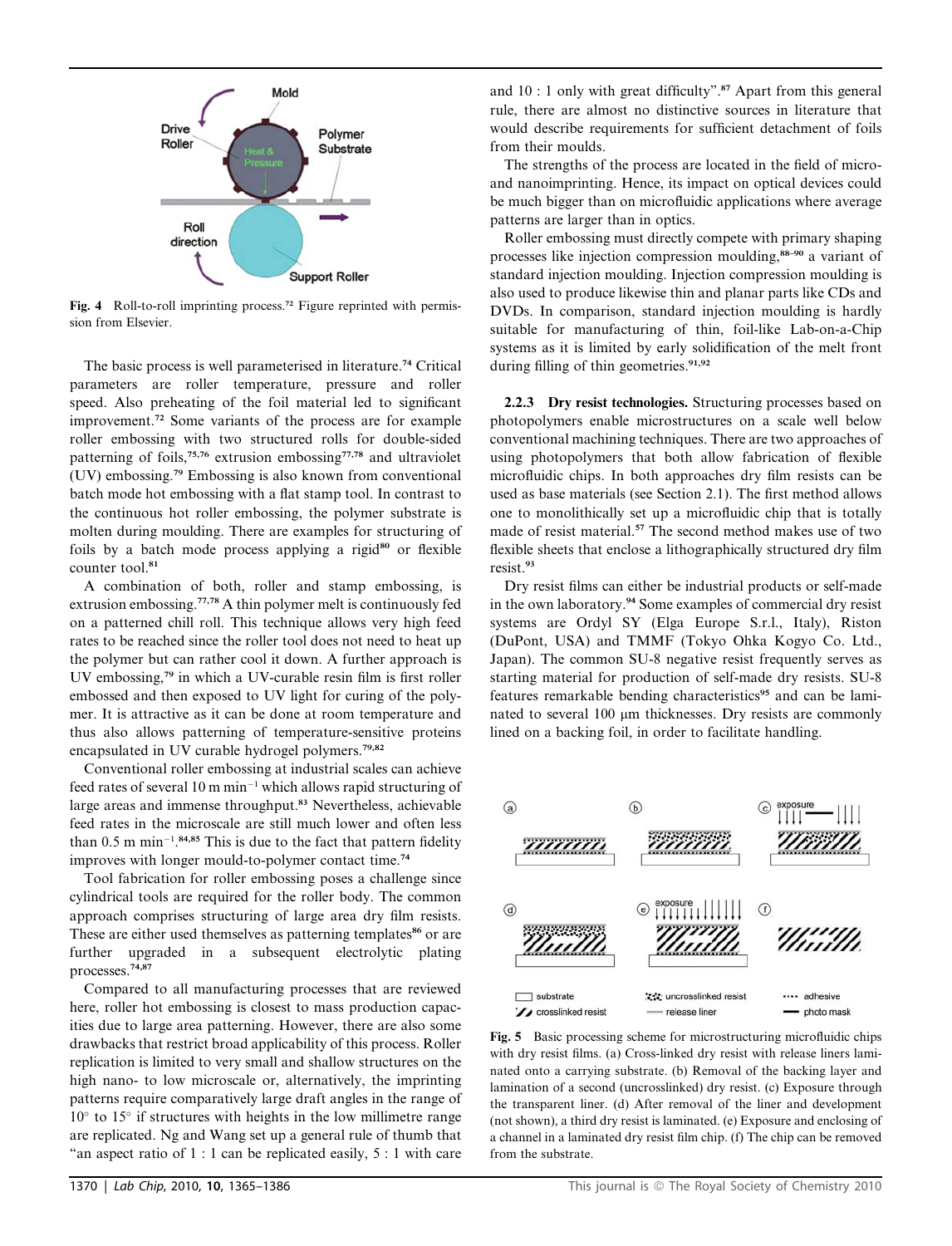In the first fabrication approach (Fig. 5), a release liner is affixed to a carrier substrate and a dry resist film is laminated onto it. The backing foil of the dry resist film is on top and must be transparent for UV exposure. Layer after layer is laminated, exposed and developed after removing the respective backing foils which stabilise the assembly in the first instance. After the last layer is completed, the chip can be peeled off from the bottom release liner on the carrier substrate.

The so-called DP2 Direct Projection has been reported as an out-of-clean room alternative recently.<sup>96</sup> Dry resist films were exposed by a digital light processing projector that was equipped with a camera lens. Eventually, multilayer devices could be fabricated.

Multilayer lamination with dry resist films is reported to be very error-prone if not optimised.<sup>94</sup> Critical parameters are for example duration of soft-bake, UV dose, temperature of postexposure bake as well as lamination parameters like pressure, temperature and speed. These parameters significantly influence material stress and bonding properties. But once the process is set up, various features can be integrated: micromeshes with pore sizes of 20  $\mu$ m  $\times$  10  $\mu$ m that fully consist of resist,<sup>97</sup> microactuators for manipulation of magnetic particles,<sup>98</sup> as well as chips made of silicon.<sup>94</sup>

In the second fabrication approach, $93$  an AF-5075 dry resist film of 75 µm thickness is exposed on a PET backing foil. After development, washing and drying, it is then sandwiched between two slides of PET or PMMA and laminated in a hot roller at a temperature of 110  $\degree$ C. The top and bottom lamination with two standard polymer substrates serves as stabilisation and allows bending of the chip considerably (Fig. 6). The fabrication method was successfully tested with synthesis of polyaniline in a microfluidic microreactor.

The use of structured dry film resists bears many potentials as it was already demonstrated in several applications. The strengths of the dry resist film approach are the capability to fabricate delicate microstructures which are hardly achieved by conventional machining technologies. However, the process is rather not dedicated for geometries with depths in the millimetre range which can be a disadvantage if larger microfluidic reservoirs are required. The used materials are compatible with many applications as far as biological inertness<sup>99</sup> or chemical resis $tance<sup>100</sup>$  is concerned. Thus, the technology of dry resist films is suitable for a broad range of microfluidic applications.

The critical aspects of the process, however, have been pointed out: process control and reliability are of utmost importance.

Compared to other thermoplastic materials, the use of dry resist films is more expensive, especially in cases in which clean room facilities are required. Upscaling is certainly a challenge and requires several innovations which can hardly profit from the technology of packaging goods as discussed in the introduction because processing of photosensitive polymers is not found there. Instead, methods of semiconductor fabrication must be employed.

2.2.4 Laser micromachining. The principles and advantages of laser micromachining are well known in the field of microfluidic research and have been pointed out frequently.<sup>101,102</sup> Particularly laser ablation of polymeric substrates is a suitable microstructuring process.<sup>103</sup> Ablation of thin films proved feasible by demonstration of a mask-supported UV laser process for fabrication of polymeric fluidic microchannels with depths  $<$  40  $\mu$ m.<sup>104</sup> Laser pulses of the UV excimer laser ablate the surface of a substrate. Alignment is achieved by a mask that features the pattern of the later structure. Usually an inert cutting gas is applied concomitantly in order to carry away melt and smoke particles from the kerf.

Another approach for fabrication of microfluidic structures is direct laser cutting of slits into foils and laminate sealing foils on top and bottom. Channel heights would be defined by the thickness of the microstructured middle layer.<sup>105</sup> This laminatebased method also allows assembling chips with 4 to 12 layers for three-dimensional channel architectures. Assembly is facilitated by intermediate adhesive layers that can be structured likewise.

Laser technologies are very attractive due to their great flexibility since expensive and time-consuming toolmaking is not necessary. Varying structural depths are possible with laser ablation technology as depth linearly correlates with the number of laser pulses per area.<sup>104</sup> But laser ablation can change the properties of surfaces<sup>106</sup> as small particles are ejected and deposited on the surrounding surfaces. The ablated areas have an increased carbon/oxygen ratio resulting in decreased charging and thus hydrophobicity. The ejected particles have an increased charge and are thus hydrophilic. This circumstance must be considered for the respective applications.



Fig. 6 A flow microreactor system connected to inlet and outlet capillaries.<sup>93</sup> The chip features a structured dry resist film that is sandwiched between two thermoplastic foils. Figure with permission from JCCS.



Fig. 7 Polyester foil cut using a femtosecond laser.<sup>107</sup> Left: 1 mm diameter reservoir patterns cut through the whole depth of the foil. Right: close-up view of a 50 µm wide microchannel. Figure and parts of caption with kind permission by EDP Science.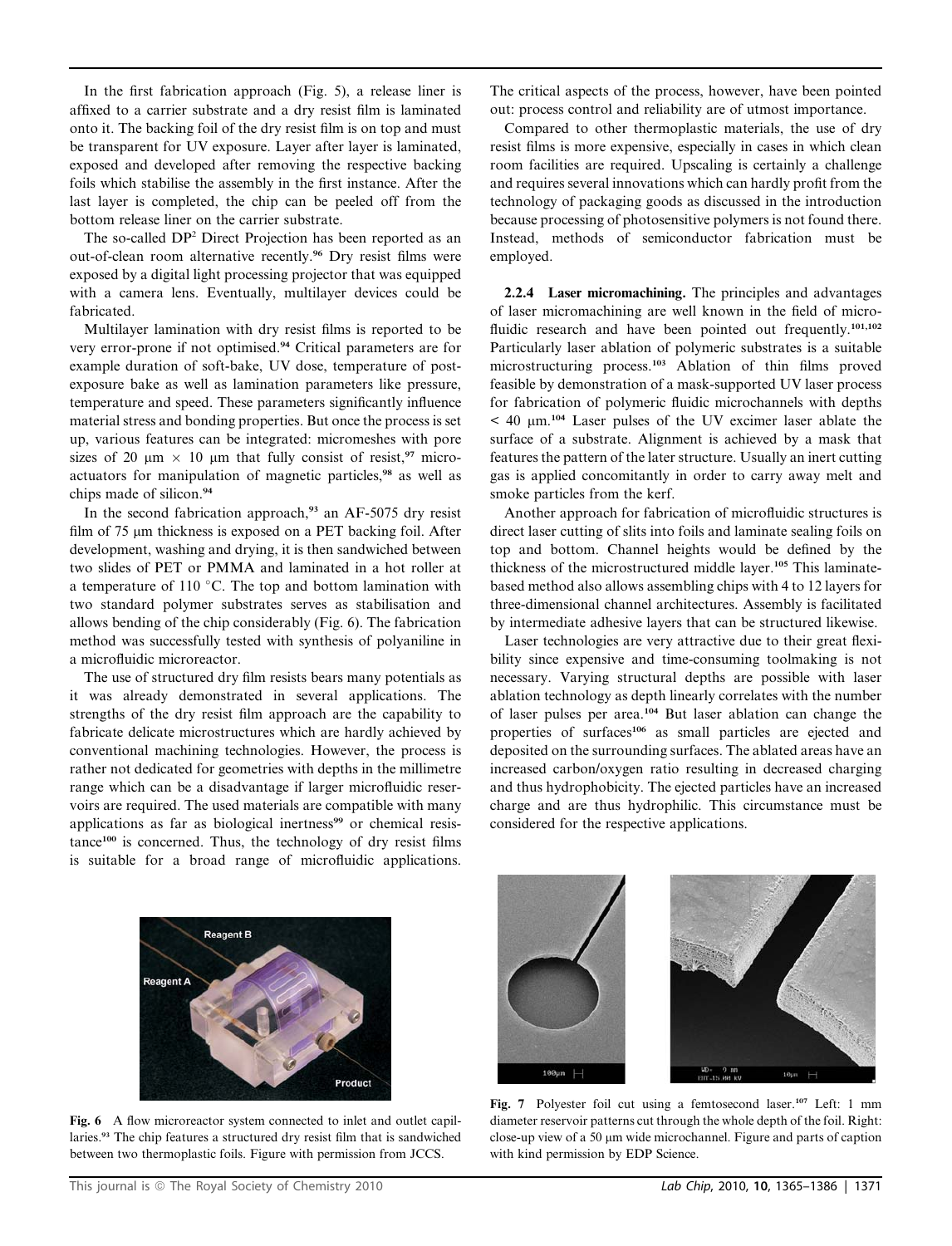Recent developments report on approaches to integrate laser micromachining technologies in foil-based reel-to-reel fabrication processes.<sup>107</sup> Feasibility of a femtosecond laser system suitable for in-line cutting of 20  $\mu$ m thick polyester was demonstrated (Fig. 7). Structured foils were subsequently laminated with SU-8 as adhesive intermediate layer at feed rates of  $0.4 \text{ m min}^{-1}$ .

Laser micromachining is extremely flexible since tooling costs can be saved. This makes the approach attractive for prototyping and small batch productions while in high-throughput production systems, usually replication technologies like embossing are preferred. Nevertheless, integration of laser machining into a production line with subsequent lamination is a highly competitive and versatile approach for fabrication of microfluidic chips.

2.2.5 Paper-based approaches. Fibrous materials are important substrates for diagnostic applications as they are used in various analytical test strips, also known as lateral flow assays. Cellulosic matrices such as paper are made of organic pulp, in which liquids can proceed by capillary forces. Capillary flow is usually directed by defined geometric restrictions that are either the blank edges of the paper device (as in lateral flow strips)<sup>108</sup> or walls integrated in the matrix. In order to generate these walls, a liquid solution is impregnated in the paper and solidified.

In the first approach, chromatographic paper was soaked with the photoresist SU-8.<sup>61</sup> After development of the SU-8, the complete surface of the chip was plasma oxidised to enhance hydrophilicity while the remaining cured SU-8 acted as a hydrophobic barrier. The use of a costly photomask can be avoided by employment of a temporary photomask that is patterned on an adhesive foil layer on the paper substrate (Fig. 8).<sup>109</sup> Patterning can be done with an office printer or manually with a waterproof black pen. By application of a selfformulated negative resist,<sup>109</sup> the impregnated paper can be exposed by any UV source, even sunlight.



Fig. 8 Schematic process for fabrication of microfluidic devices in paper (cutout from original figure).<sup>109</sup> The paper is soaked with a photoresist and sandwiched between black paper and a transparent film. The temporary photomask is printed on the top film. After exposure, the supporting layers are removed and the resist is developed. The liquid path is defined by the patterned resist. Reproduced by permission of The Royal Society of Chemistry.

A different approach employs molten wax<sup>110</sup> that soaks the paper and solidifies in defined spaces. The wax is patterned on the paper by a commercial wax printer<sup>111</sup> and molten in an oven at 130 to 150  $\degree$ C for a few minutes. The melting wax then penetrates the paper generating hydrophobic barriers. The pattern resolution is just limited by the capabilities of the applied printer.

These structuring methods can also be used to set up diagnostic multilayer devices<sup>112</sup> with three-dimensional capillary flow paths. Multiple layers of patterned paper are separated by a layer of double-sided adhesive tape.

Connections between adjacent layers are achieved by vias that are laser cut in the adhesive tapes. The capabilities of this technique were demonstrated by a microarray device consisting of 5 layers of paper and 4 layers of tape. Samples of 100 µl each could be fed into 4 separate inlet wells in parallel. Each sample was then distributed by capillary forces into 256 detection zones (that is a total of 1024 spots) in 5 minutes.

The previously described methods are extremely fast ways of setting up a capillary driven microfluidic chip. The described wax printing or lithographic approaches take around 5 to 30 minutes from design to fabricated chip and thus allow very easy and rapid prototyping. Paper-based matrices are commercially applied for lateral flow immunoassays for detection of certain molecules in a sample. Reagents for the assay are pre-stored in the detection zones on the paper device. The use of paper devices is basically limited to the field of immunoassays since these usually work with colour changes that are often visible to the naked eye.

Paper-based devices are already extremely competitive in terms of cost-efficient production due to lowest material costs and simple assembly. In order to further advance their utility, the latest developments like the described multilayer approach were crucial. Only integration of further microfluidic unit operations (such as the described aliquoting) can drive these promising platforms forward to new frontiers with more complex applications.

2.2.6 Xurographic methods. Xurography is a prototyping technique that employs a knife plotter to structure thin foils. Such plotters are state of the art in the graphic design sector and allow very high precision cutting.113,114 It is possible to cut foils that eventually can be laminated in-between two other substrates.

A superior fabrication protocol with adhesive tapes is adapted from graphic advertisement techniques (Fig. 9). The plotter knife patterns an adhesive film that is kept on its release liner. After patterning, the unnecessary parts of the adhesive film are peeled off the release liner while the relevant pieces remain there. A sticky transfer tape is applied on top of the remaining parts and enables to peel the adhesive film from the release liner without destructing the alignment. Once the adhesive film is applied to the final substrate, the sticky transfer tape can be removed.

Xurography was extensively examined and characterised for several different materials like PET, nitrocellulose and aluminium.<sup>113</sup> The technique allows remarkably high resolutions below 10  $\mu$ m and thus detailed features. It is very fast and allows low-volume fabrication of microfluidic cartridges in an instant.

2.2.7 Shrinking of pre-stretched films. The application of prestretched foils for fabrication of Lab-on-a-Chip devices is a very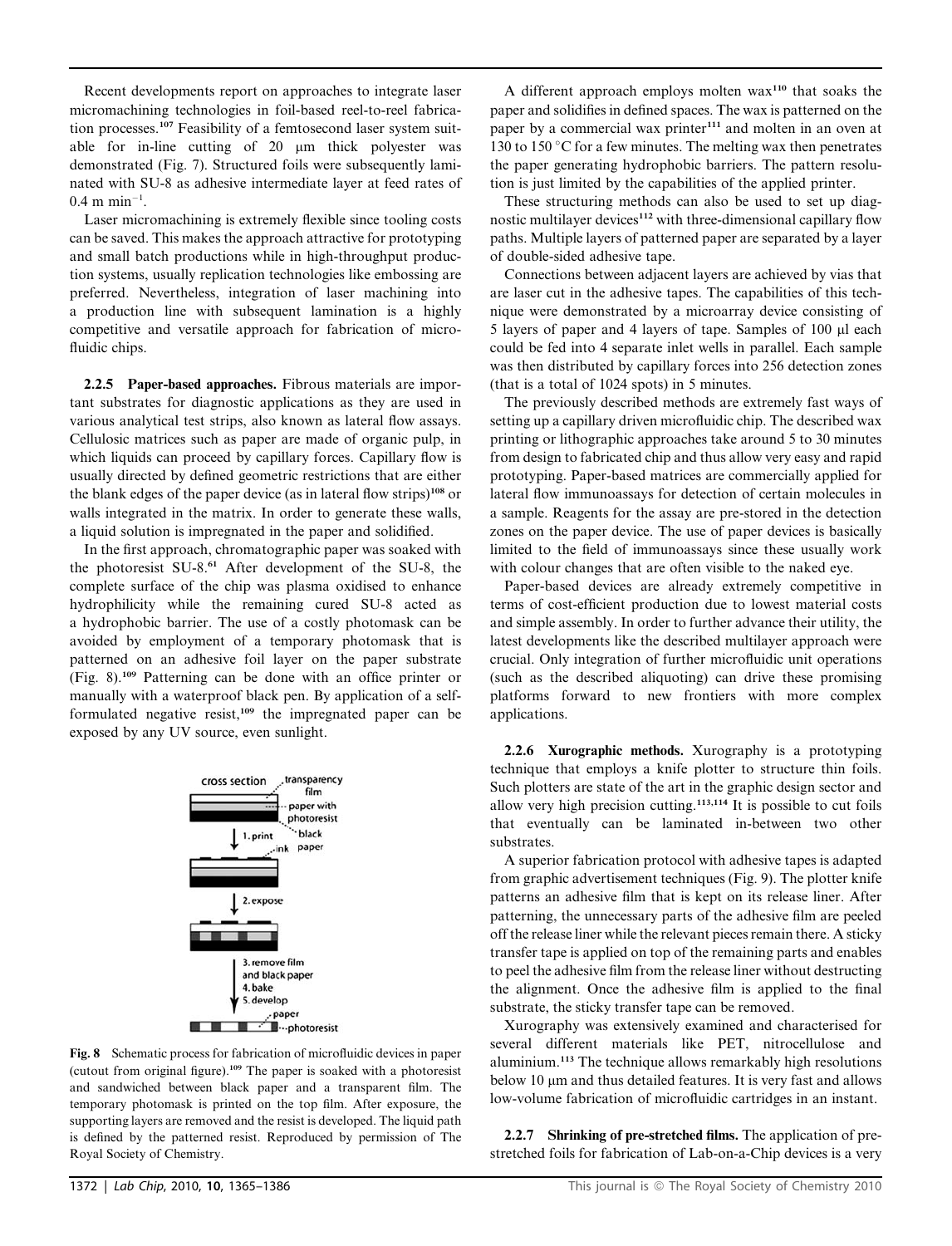

Fig. 9 Process scheme of xurography and results of various patterns at different process parameters  $(a-i)$ .<sup>113</sup> Figures  $\odot$  2005 IEEE.

peculiar rapid prototyping approach.115,116 The so-called shrink films are thermoplastic polymer foils that are stretched during their primary shaping in order to gain an orientation of the molecules.<sup>117</sup> The orientation can be uni- or biaxial. When heated again, the polymer chains undergo a stress relaxation that leads to retraction of oriented molecules into their initial (random) position.<sup>118</sup> Then, reduction of the edge lengths in the biaxial plane goes along with an increase of thickness of the sheet. Shrink films are widely used for tamper-evident and tight wrapping in packaging of food or pharmaceuticals.

One approach in the field of microfluidics is printing of patterns on a biaxially stretched shrink film by laser printing<sup>115</sup> or screen-printing.<sup>116</sup> The pre-stretched and patterned foil is briefly placed in an oven and heated to a temperature around glass transition. Then the foil retracts but the printed pattern is distorted less than the unpatterned areas. This generates a fold or wrinkle along the previously printed channel design. The overall shrinkage depends on the pre-stretched sheet and can amount up to 63%.

In a further approach, several pre-stretched polystyrene sheets are structured by engraving them manually with sharp tools like syringe tips or razor blades. The sheets are then aligned in a multilayer fashion and placed in an oven at  $160^{\circ}$ C. Upon



Fig. 10 Cross-sections of structured shrink films.<sup>119</sup> Top: the foil surface is structured by inscribing before heat treatment. Bottom: after shrinking, the structures are far narrower and deeper. Reproduced by permission of The Royal Society of Chemistry.

heating, the engraved patterns become narrower and much deeper (Fig. 10). Moreover, the sheets cross-link and shrink together to a three-dimensional multilayer chip.<sup>119</sup> In an additional study, it was demonstrated that deposited protein spots (monoclonal antibodies) could sufficiently withstand the retraction heat treatment of 30 seconds at  $163^{\circ}$ C.<sup>116</sup> Thus, a sandwich immunoassay was feasible on a microfluidic shrink film chip.

The application of shrink films appears primarily to be a simple and fast prototyping method for fabrication of channel geometries that are not very defined. The engraving approach<sup>119</sup> allows fabrication of different depths by inscribing the surface of the shrink film accordingly deep. The printing technique<sup>115</sup> is reported to produce different depths by multilayer printing (feeding the sheet in the laser printer again). But in fact, process control and robustness of the shrinking procedure appear critical. Shrinking depends not only strongly on the stretching temperature during shrink film production, the temperature profile during the relaxation heat treatment<sup>118</sup> but also on the technique of etching where applicable. Small changes in these procedures can add-up and lead to large changes in the final geometries which are critical whenever well-defined geometries are desired. Further, the achievable shrinkage in the range of 60 to 70% is not large enough to provide drastic advantages with the downscaling effect.

2.2.8 Selective wet etching (Lab-on-a-print). Another very creative new approach was introduced as the Lab-on-a-print technology.<sup>120</sup> This technique employs standard solid wax printing with a commercial printer on both sides of a 25 to  $125 \mu m$  thick polyimide film. The printed pattern omits the later channel routes (Fig. 11). Then the patterned sheet is exposed to a KOH-based wet etching bath. The solid wax serves as an etching barrier. Thus, only the polyimide film is etched where there is no coverage of wax. Finally, the structured polyimide film is folded and, thereby, contacting wax layers can be thermally bonded onto each other.

The Lab-on-a-print technology exhibits a simple but universal chip system made of a polymer foil that can be prototyped in less than one hour. It is obvious that assembly by folding is only possible due to the flexible properties of foil materials. However, due to the thermal bonding of the wax layers there is the risk of delamination when the chip is exposed to increased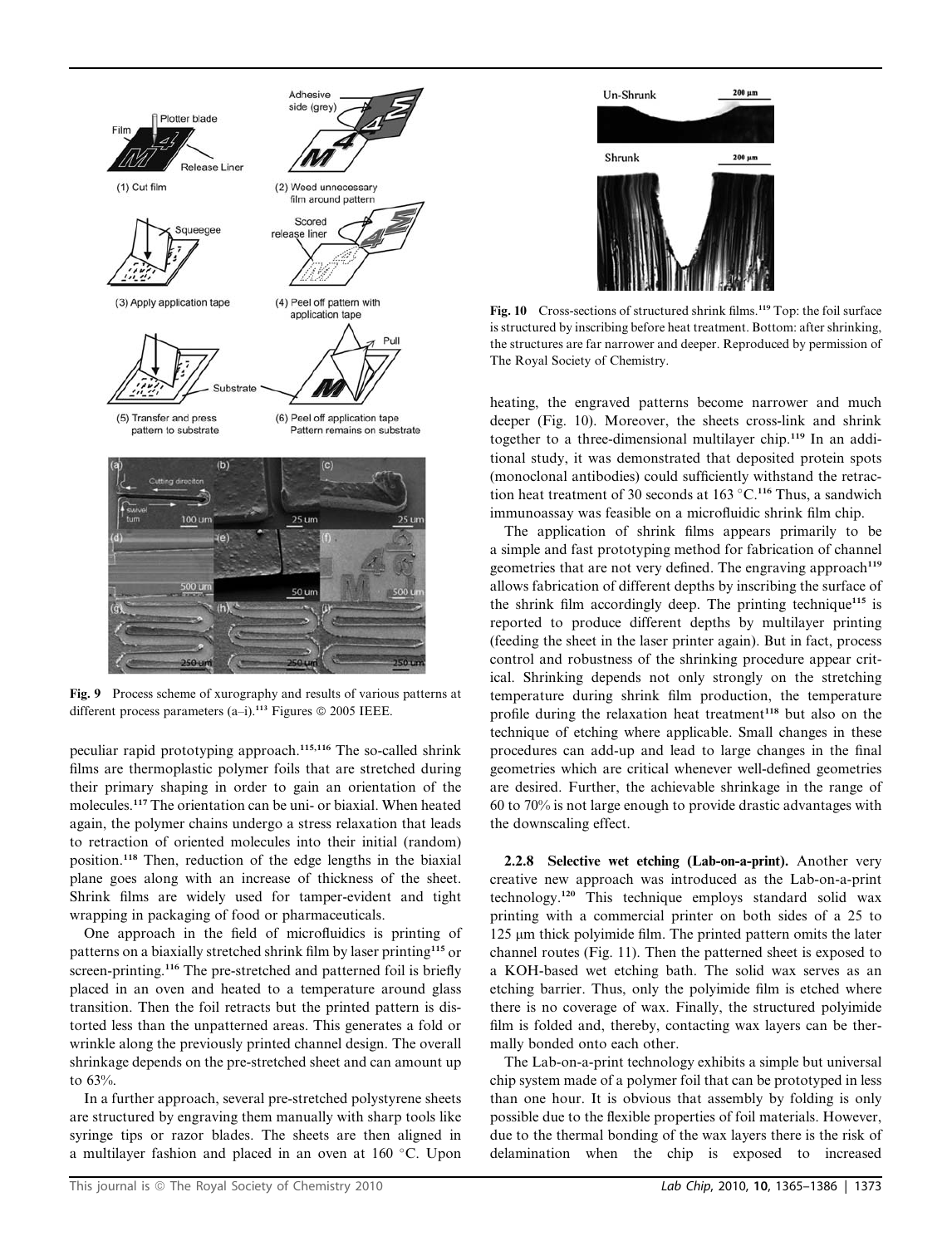

Fig. 11 Schematic illustration of the Lab-on-a-print process:<sup>120</sup> (a) solidink wax double-side printed onto a polyimide film using a solid-ink laser printer; (b) wet etching both sides of the film; (c) folding along the folding alignment groove; (d) wax thermal-fusion bonding. Reproduced by permission of The Royal Society of Chemistry.

temperatures. Therefore, broader application is critical, especially outside defined laboratory conditions.

2.2.9 Inflatable warped membranes. The approach to fabricate hollow, three-dimensional parts by inflating thin polymer foils<sup>121</sup> is based on the differential adhesion method<sup>122</sup> which makes use of characteristic adhesion properties of different materials. For example, gold adheres well to chromium and weakly to silicon. Thus, different layers can be deposited in standard clean room processes in order to generate thin layers with different adhesion properties. The above mentioned protocol was carried out with two polyimide foils. The assembly was subsequently connected with air tubes for inflation.

The process of inflating warped membranes has its roots in the development of fluidic microactuators<sup>123</sup> and is hardly upscalable. The approach to inflate a structured foil assembly is unique and only possible with flexible foil materials. The method of inflation, however, has potential to be utilised for microfluidic actuation as it is discussed further down.<sup>124</sup>

#### 2.3 Foil-based fluid actuation

The use of foils in Lab-on-a-Chip systems offers several options for integrating additional functionalities in these systems. This section discusses some approaches on integration of foils for actuation of fluids. Actuation is used for driving a liquid through a channel system and (where applicable) switching, stopping or releasing liquid portions on demand. Here, we present some examples for valving as well as principles for inducing liquid flow that are all based on foils.

2.3.1 Valving. Valving is a delicate issue and relevant for all applications with sequential liquid processing. One simple example is a single-use valve based on foils that can be opened by an increased liquid pressure (Fig. 12).<sup>125</sup> Such valves are often realised with polymer foils that are applied to a carrier substrate but with a reduced bond strength compared to the surrounding areas. This leads to selective, local delamination at the valve interface when it is exposed to a certain liquid pressure.<sup>126</sup> These valves are also termed weak-bonded interface or frangible seal.



Fig. 12 Patent drawing of a foil-based valve as disclosed by the company Westinghouse Electric Corporation.<sup>125</sup> The valve [54–58] releases liquid reagents that are stored in a reservoir [16]. Upon pressurisation of the liquid, the heat-sealed bond opens a passage to the onward channel [20]. Figures issued by the United States Patent and Trademark Office.

Another valving principle is realised by cold stamping of polymer foils.<sup>127</sup> Cold stamping inserts tensions in the polymer matrix due to stretching at temperatures below the glass transition temperature. Then the tensions are frozen and the polymer structure remains in a non-equilibrium state. Upon heating, the structures can relax and the polymer chains retract to their original position. This can be used to a thermally induced, singleuse valve (Fig. 13). This technique is related to the previously discussed technology of pre-stretched films.<sup>115,116</sup>

An alternative single-use valve is extremely universal as it allows a separation layer to be selectively perforated by a laser beam.<sup>128</sup> The separation layer is a foil with a significantly higher absorption at a certain laser wavelength than the other layers. The intermediate layer is embedded in a laminate multilayer assembly and separates two structured and well-aligned microfluidic containers. A laser impulse perforates the intermediate



Fig. 13 Patent drawing of a heat-actuated valve as disclosed by the company Tecan Trading AG.<sup>127</sup> The valving principle is single-use only and relies on retracting of inherent tensions in the polymer matrix upon heating. The polymer foil [1] detaches from the bottom layer [3] by contracting and opens a channel [2]. Figure issued by the United States Patent and Trademark Office.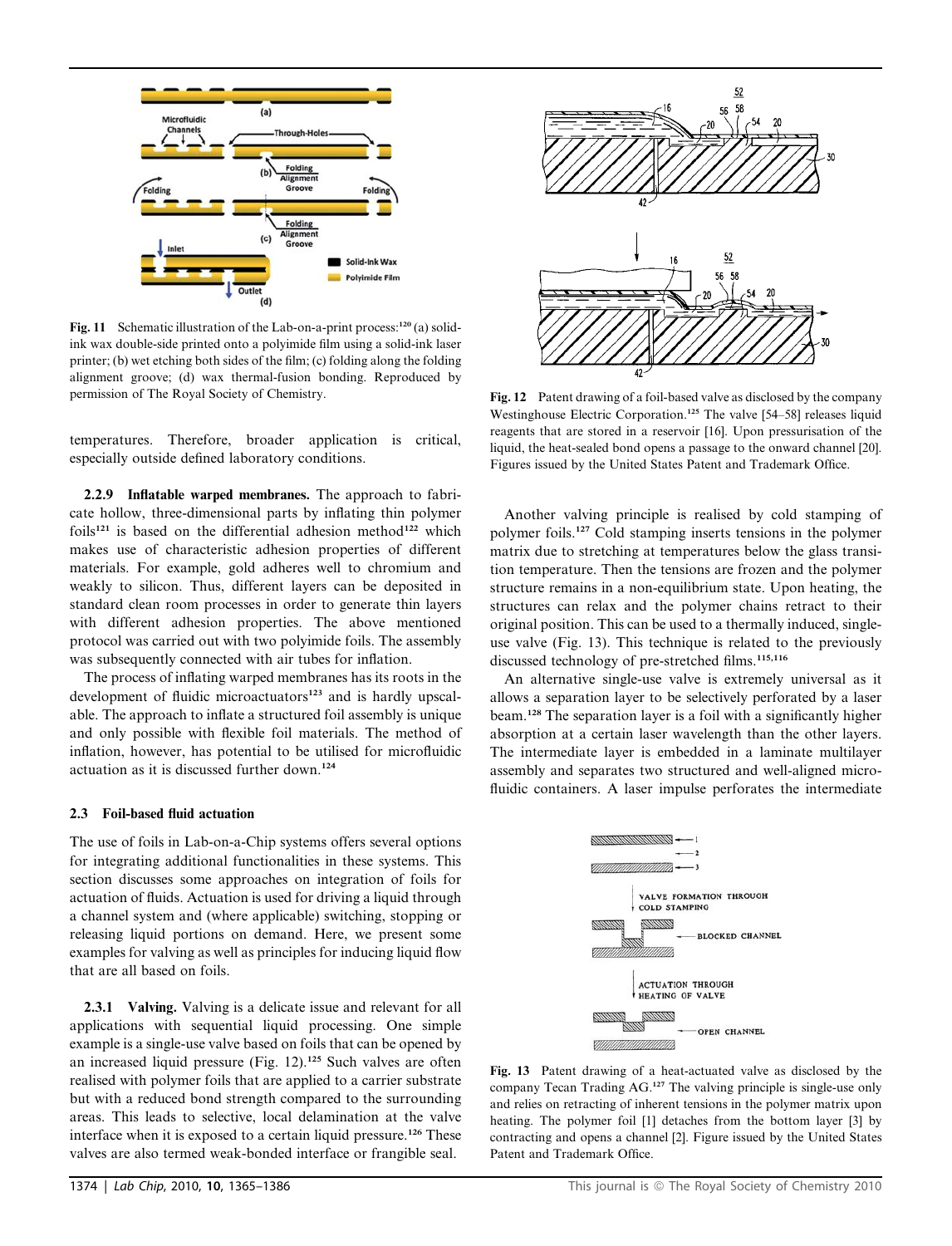

Fig. 14 Valving principle by perforating an intermediate polymer foil with a laser beam (figure adopted from ref. 129). (a) The polymer membrane separates the containers from each other. (b) A laser beam perforates the separating layer and generates a passage. (c) Liquid can flow from one container to the next by actuation of hydrostatic pressure.

layer thus establishing a passage from one container to the other one without affecting the remaining layers (Fig. 14). The fluids can be actuated by hydrostatic pressure that is for example induced by centrifugal forces.<sup>129</sup>

2.3.2 Inducing liquid flow. Lab-on-a-Chip implementations require means to induce liquid transport. In addition to wellestablished liquid transport methods such as capillary or centrifugally induced liquid transport, foils can enable fluid displacement due to their inherent flexibility when the foil is deformed by an external force. Recently, this principle was realised as a finger-actuated pump in an immunoassay cassette.<sup>27</sup> A foil is bonded on a rigid substrate and gets plastically deformed by a rigid ball at room temperature (Fig. 15). The pouch is then



Fig. 15 The fabrication process for a pouch: (a) milling the pouch cavity; (b) bonding a thin film to the surface of the polyethylene; (c) deforming the thin film with a rigid ball; and (d) inflating the pouch with back pressure. Figure and caption<sup>27</sup> with kind permission of Springer Science + Business Media.



Fig. 16 Drawing of a patent application as disclosed by the company Applied Biosystems.<sup>124</sup> A reservoir [114] is loaded with a liquid by a fill port [114a]. Application of vacuum on the outside of the chip (below marker [116] leads to expansion of the lower chamber [112] and thus creates a vacuum inside [112] resulting in a pressure drop between [112] and [114]. The liquid is sucked through the channel [116] into the chamber. Finally, the lower portion can be sealed and trimmed. Figure issued by the United States Patent and Trademark Office.



Fig. 17 Manually actuated pump with check valve in a multilayer assembly.<sup>26</sup> Volume is displaced by a mechanical force on the flexible cover foil. The check valve layer bends downward and opens a passage. Back flow is disabled by the laminate valve seats. Figure modified originally issued by the United States Patent and Trademark Office.

inflated by a back pressure that is applied inside the cavity. By manual pressing on that pouch, the liquid content is transported in the chip. This is a single-use system only as the pouch does not spring back after pressing. Therefore one strike must be sufficient for fluid actuation.

A similar actuation principle for foil cartridges was disclosed in a patent application comprising suction forces.<sup>124</sup> An initially concave chamber wall is switched to a convex position by an external suction force on the cartridge (Fig. 16). The expanding chamber volume creates a pressure drop in the chamber that draws a sample liquid from an inlet chamber into the newly created reaction chamber. Although this application has not become a commercial product yet, it was explicitly designed for reel-to-reel production.

Another patent publication describes how foil-based multilayer assemblies can integrate manually actuated pumping functions.<sup>26</sup> A flexible foil layer is deformed and thus displaces the liquid (Fig. 17). The flexible layer can move back due to a venting system. Back flow of the liquid can be avoided by integration of a foil-based check valve in the multilayer assembly.

The company Bartels Mikrotechnik GmbH (Dortmund, Germany) offers micropumps whose working principle is based on the flexibility of foils.<sup>130</sup> Piezo-electric actuators deform foils made of polyphenylsulfone (PPSU) that are assembled in an injection moulded case. The deformation leads to a displacement and hence a liquid propulsion. PPSU was chosen as material as it features a very high tensile strength and allows performance of several hundred strokes per second. The beneficial features of the construction is its simple assembly<sup>130</sup> and its capability to use cost-efficient methods like laser welding for fabrication.

#### 2.4 Assembly and full system integration

Full system integration comprises assembly of all relevant units of the chip. There is a broad range of additional elements available, for example electronic features, surface modifications and reagent pre-storage. Apart from that, some techniques for assembly are required, for instance sealing or arrangement in multilayer devices. All units are integrated at different levels of assembly which can be referred to as a packaging hierarchy<sup>51</sup> as known from electronics. Eventually, the complexity of assembly determines later costs, particularly for disposable products. The quality of packaging also influences the shelf-life of a device.<sup>131</sup> Relevant aspects and techniques for assembly and full system integration are discussed in the following sections.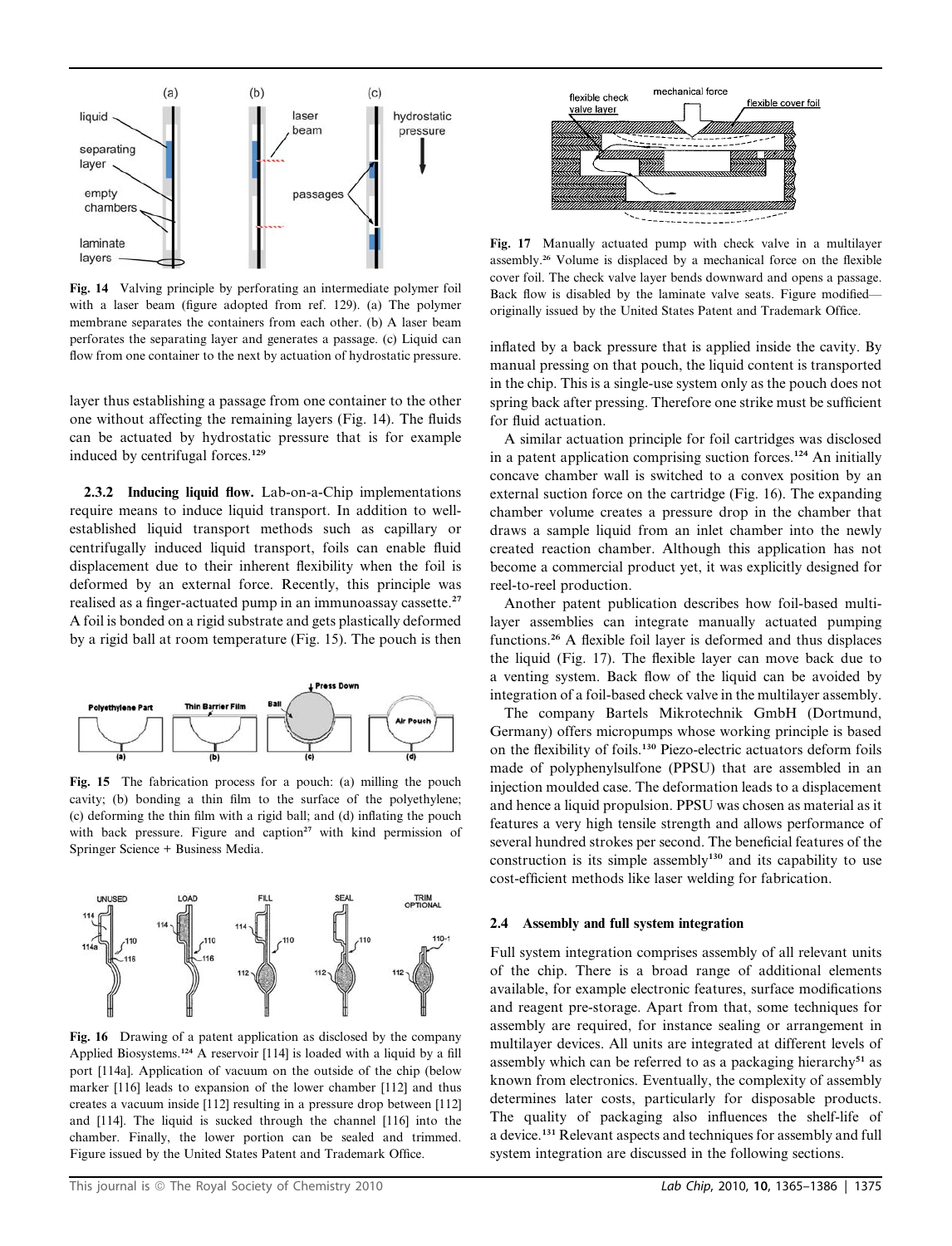2.4.1 Electronic features. Flexible substrates like foils play a significant role in electronic engineering where they are for example applied in digital cameras or print heads. The main reasons for their application is their ability to be folded into a small three-dimensional installation space and their capability to reduce production costs.<sup>132</sup> More complex, self-contained units can be referred to as System-on-Foil<sup>133</sup> that for example feature polymeric organic light emitting devices (OLEDs), radio frequency identification devices (RFIDs) or sensors.<sup>134</sup>

The technology of flexible printed circuits is also occasionally applied in microfluidics: heating elements were integrated in a chip for performance of PCR<sup>135</sup> by simple adhesive lamination. The main motivation for this study was to examine ways of cost reduction by avoiding expensive materials and fabrication processes associated with silicon/glass. A different report provides perspectives on integration of sensors and opto-electronics by co-extrusion and subsequent lamination of foils.<sup>83</sup> Some other concepts aim at ''smart blister packs'' for monitoring patient compliance with drug intake. Breakage of the pharmaceutical blister packages can be detected via integrated sensor strips.<sup>136</sup> This concept could also support fail-safe operation of microfluidic chips.

However, integration of such additional electronic elements to enhance functionality of Lab-on-a-Foil systems is not very far yet. But this development is likely to benefit from reel-to-reel production as well as from the associated low-cost aspects.

2.4.2 Surface modifications. When specific surface properties are required, surfaces can be modified. Adaptation of wettability<sup>137–139</sup> can enhance or restrict capillary liquid transport. Surface modifications can improve cohesion $140-142$  for effective sealing of microfluidic chips. Finally, implementation of biological functions<sup>143-147</sup> is a broad topic. Surfaces are modified for both improving or preventing adhesion of biological molecules on chip surfaces.

Two different modification approaches can be discriminated: local modifications<sup>56,148</sup> that allow selectively changing properties of a chip surface, and global modifications<sup>149</sup> that change the surface properties of the entire chip. Methods of surface modifications are plasma treatment,<sup>150</sup> UV irradiation<sup>151</sup> or laser sources.<sup>152</sup> All these methods have in common that they insert functional groups into the substrate surface thus allowing functionalisation in basically all of the above mentioned applications. Further common methods also include dip coating and local wet deposition.

It is most preferable to get along with as few surface modifications as possible because they increase fabrication complexity and are rather delicate to automate at a later stage. The aspect of reliability of surface modifications that aim at wetting or biological functions may be underestimated during development. But this gets increasingly important as soon as a microfluidic chip is supposed to work properly especially after some months of storage.

2.4.3 Bonding and sealing issues. Microfluidic structures must be sealed to form hollow embodiments. Therefore, bonding of at least two parts is a key factor for almost all microfluidic devices and has been discussed and reviewed frequently.49,153,154

Since most foil materials are thermoplastic polymers, the following section focuses on this material group. The available

bonding techniques include bonding by temperature,<sup>55,56,141,155–157</sup> solvents, $86,158-165$  laser,  $55,166-170$  microwaves<sup>171–175</sup> and ultrasound.<sup>176,177</sup> Some of these methods are particularly enabled by surface modifications of oxygen plasma<sup>141,155</sup> or UV-ozone pretreatment.140,142 Apart from these direct bonding methods, adhesives are used for indirect bonding of two surfaces.178,179

The choice of bonding technique depends strongly on the specification of the intended application. Certain aspects must be considered, for example bond strengths, feature sizes, thermal restrictions, assay compatibility, transparency, accepted costs and the need for selective (local) bonding.

Thermal bonding is realised by controlling a temperature and pressure regime usually with a laminator or a hot press. Though hot lamination is state of the art to bond dry resist films,<sup>93</sup> deflection of the laminated layers can occur due to the applied line forces. Especially when thermoformed blister cartridges are sealed, a suitable substrate holder must be designed to avoid collapsing of the thin blister walls. However, this does not apply to multilayer laminates. Apart from that, the same principles for thermal bonding apply to foils as to any other rigid substrate: Bond temperatures are usually close to glass transition temperature of the polymer but can be lowered by oxygen plasma pretreatment due to an increased number of hydrogen bonding sites.158,180,181

A different approach is to spincoat polymers with low molecular weight and thus low glass transition temperature onto the joint surface to bond at lowered temperatures. This can avoid channel deformation as only the material with the lower softening point melts.<sup>55,56,182</sup> In the case of foils, such low melting layers can easily be co-extruded with high melting layers. If temperature-sensitive reagents are pre-stored, compatibility of the bonding technique must be investigated. Recently, it was shown that sufficient monoclonal antibodies and cellular adhesion proteins withstand heat treatment up to  $163$  °C for 30 seconds.<sup>116</sup> Nevertheless, the degradation of biological reagents is still a risk factor in individual cases.

Solvent bonding instead is accomplished at room temperature<sup>165</sup> or decreased temperature levels<sup>163</sup> which complies with reagent pre-storage. On the other hand, polymer solvents will very certainly affect pre-stored biological reagents. Furthermore, the chips are usually stored at elevated temperatures for several hours to accelerate solvent evaporation after bonding<sup>163</sup> but this can harm reagents as well. Achieved bond strengths for some materials can be higher than thermally bonded parts.<sup>165</sup> But temperature stability of the bonds significantly depends on complete evaporation of the solvents, since presence of solvents causes stress cracks and cloudiness.

Another interesting approach is laser welding<sup>102</sup> which can be used for bonding of contours, planes and at local spots. This is particularly interesting for applications with pre-stored reagents as the heat affected zone is very narrow in laser welding. But since welding happens at the abutting surfaces, one of the two layers must allow laser light transmittance while the other one absorbs the light and melts. Transparent materials can be equipped with absorbing additives like carbon particles<sup>167</sup> or semi-translucent absorbers like Clearweld® (Gentex Corp., Zeeland, USA) or Lumogen® IR (BASF AG, Ludwigshafen, Germany).168,169 Such absorbers increase absorbance within the NIR range significantly, while transmission within UV and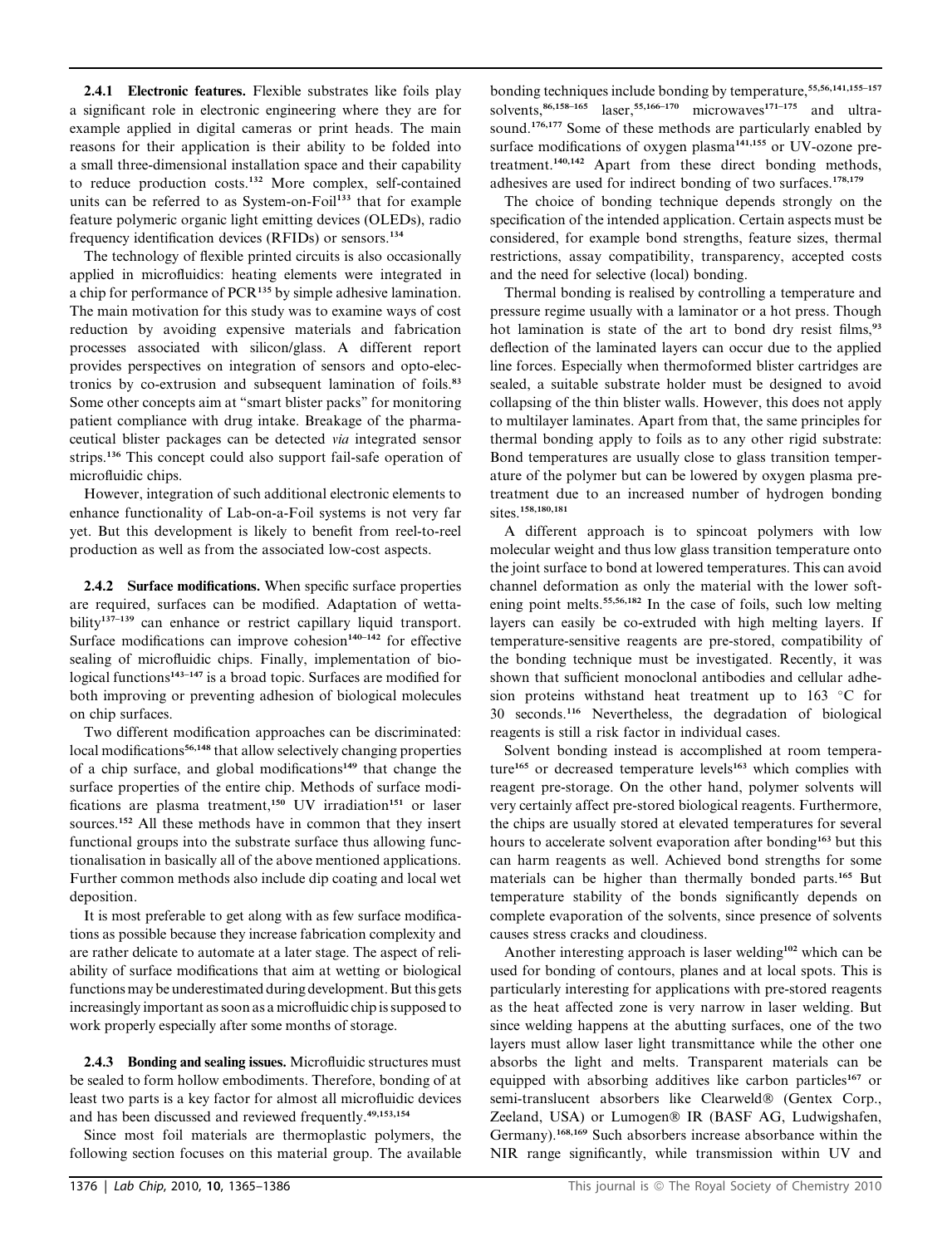visible bandwidth is hardly affected. In the case of Clearweld® the absorber even bleaches out during exposure to laser light at 800–1100 nm thus leaving behind a transparent polymeric material. Most polymers also show natural absorbance within the IR-spectrum which makes them weldable, for example by using IR fibre lasers without the need for additional absorbers. Compared to the intermediate absorber layer this approach can cause increased stress cracks.<sup>170</sup> Selective bonding by laser requires very precise alignment of substrate, lid foil and laser head. When foils are laser bonded, the depth of focus must be very precise.

Ultrasonic welding is a standard technique in polymer mass production but requires sufficient design of the assembly parts. Welding happens by interfacial friction that is realised by spiked energy directors and a suitable sonotrode.<sup>183</sup> Options for prototyping are limited due to the required specific design of the sonotrodes and the associated high fixed expenses. Nevertheless, ultrasonic welding using a standard ultrasonic cleaner as a universal sonotrode in combination with solvents has been reported.<sup>176</sup> Generally, ultrasonic welding suits best for mass production purposes with fluidic structures of low density and complexity.

Adhesive bonding is using an additional intermediate layer which joins the two bond partners. Especially if bond materials do not suit for direct bonding, they still can be linked by adhesives. Adhesives are usually based on chemical effects like polymerisation (e.g. acrylics), polycondensation (e.g. silicones) or polyaddition (e.g. epoxies) and can often be cured at room temperature, at elevated temperatures<sup>184</sup> or using UV light.<sup>185</sup> Beyond that, a broad variety of pressure sensitive or self-adhesive tapes is available but compatibility to the (bio)chemical reaction has to be tested individually in advance. Unspecific bonding of target molecules or interactions between adhesives and reaction fluids can inhibit the assay. In order to minimize the contact area at the interface between the adhesive and the fluid, undesired adhesives can be avoided by using contact printing,<sup>178</sup> or capillary bonding.<sup>186</sup> Techniques like roll to surface print transfer<sup>179</sup> could suit for integration in large production lines though it must be considered that some adhesives contain solvents which must have opportunity to evaporate residue-free.<sup>179</sup> But also thermal properties of adhesives need to be considered. Different thermal expansion rates and decreasing bond strengths at elevated temperatures can lead to undesired deflection of a thin foil

substrate. This is critical for those applications that undergo higher temperatures as for example in PCR for nucleic acid analysis.

2.4.4 Multilayer assemblies. Multilayer cartridges allow for production of complex three-dimensional microfluidic channel geometries that are based on stacking of simple two-dimensionally structured layers.<sup>51</sup> The intermediate layers can be structured by techniques like laser machining, xurography or photolithography. Bonding is usually accomplished by thermal,<sup>93</sup> solvent<sup>86</sup> or adhesive methods.<sup>105</sup>

The advantages of such laminate-based assemblies are use of low-cost, disposable materials and their capability for rapid and flexible prototyping.<sup>41</sup> The microfluidic three-dimensional architectures strictly require appropriate alignment of each layer before bonding. This can be achieved by cutting alignment holes in each respective layer for assembly in a suitable registration frame<sup>105</sup> or by simple alignment pins.<sup>113</sup> Alignment tolerances in the range of 1 to 30  $\mu$ m can be achieved.<sup>41</sup>

2.4.5 Reagent storage and secondary packaging aspects. Reagent pre-storage in a microfluidic chip can enhance operator convenience to a large extent as ideally only the individual sample to be analysed must be inserted into the chip. It further reduces the risk of operator failure and enables to reduce the complexity of base instruments. Reagents can be stored in dry<sup>187</sup> or liquid<sup>188</sup> form. Pre-storage of dry reagents is usually obtained by dehydrating a reagent-containing liquid on a surface or by loading a lyophilised bead. Both can be rehydrated when flushed by liquid which is usually the case when the chip is eventually in use.

Release of pre-stored liquid reagents can be realised by different mechanisms. Weak-bonded valves can be delaminated by centrifugal forces<sup>126</sup> or by compression of the respective chamber.<sup>189</sup> Another method is rupturing of glass ampoules<sup>190</sup> or polymer sacks<sup>191</sup> that contain liquid reagents. This is particularly enabled by the use of flexible foil cartridges.

Whenever reagents are pre-stored in a microfluidic cartridge, it must be ensured that the properties of the reagents may not be altered during shipment and storage:<sup>192</sup> contamination, evaporation, diffusion, outgassing, vapour absorption and certain biological reactions due to oxidation or heat (degradation, precipitation, ligation, Maillard reaction, etc.) must be



Fig. 18 Schematic of a reel-to-reel processing scenario: (A) rolled foil; (B) structuring; (C) surface modification; (D) liquid dispenser; (E) pick-and-place station; (F) lamination of multilayer sealing foil; (G) sealing; (H) cutting; (I) final product.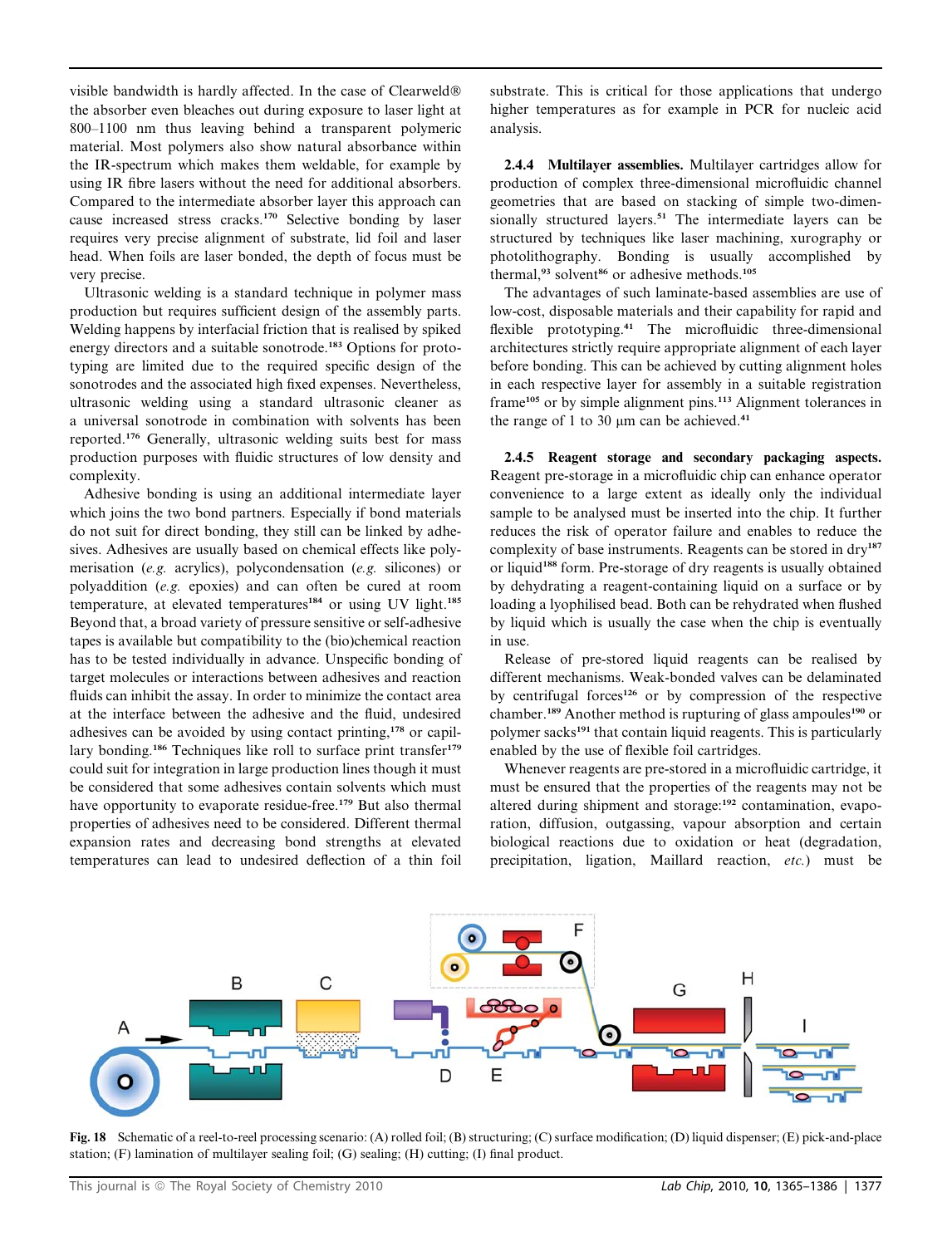considered and prevented. Some elements might even demand a frozen or moist storage as for example integrated hydrogels or agar. Both liquid and dry pre-stored reagents must be encapsulated by materials with extremely low water vapour transmission rates which can be well achieved with aluminium foils. Conventional blister packaging allows an additional permeation barrier layer to be set up with metallised foils that can be pierced to access a liquid reservoir when required.<sup>30,193,194</sup>

2.4.6 Reel-to-reel production. With regard to the packaging industry which was mentioned in the introduction, a continuous reel-to-reel processing scenario (Fig. 18) could be very attractive for a high-volume production of Lab-on-a-Foil systems.<sup>195</sup> In this scenario, the polymer web is provided as rollstock and is continuously driven along stations of the production line.<sup>192</sup> After a structuring station (e.g. laser cutting, hot roller embossing, thermoforming, etc.), further important manufacturing steps like surface modifications, pre-storage of reagents or filling with extra parts (pick-and-place)<sup>196</sup> can be integrated. In-line sealing can be realised by continuous lamination or application of adhesive layers.<sup>197</sup> Finally, individual Lab-on-a-Foil cartridges could be trimmed, labelled and packed.<sup>35</sup>

# 3 Applications of Lab-on-a-Foil systems

Within the past years, various microfluidic applications for analysis or diagnostics have been reported which use foils either for fabrication benefits or due to unique foil properties such as enhanced thermocycling capability, flexibility or low mass. The applications are manifold and mainly found in the life science branch within different fields such as nucleic acid analysis, immunoassays, cell-based applications and home care testing. The following sections illustrate applications in these fields that benefit from foil technologies.

# 3.1 Nucleic acid analysis

PCR is the method of choice to amplify a specific genetic sequence for later detection. The target sequence is copied by enzymatic activity of a DNA-dependent polymerase in multiple thermal cycles. Each of the 30 to 40 thermal cycles comprises a denaturation step at approximately 95  $\degree$ C for separation of DNA double strands and an extension step at approximately 50 °C for completion of single strands by the polymerase, respectively. In conventional thermocycling devices, one PCR cycle takes approximately 60 to 180 seconds.<sup>198,199</sup> This depends not only on the holding times but also on the duration for heating and cooling. Common heating rates<sup>144,200</sup> are 1 to 3 °C s<sup>-1</sup> and very few enhanced systems offer 20  $^{\circ}$ C s<sup>-1</sup>. Rapid temperature changes can be accomplished very efficiently when the microfluidic cartridges have a low thermal capacity and high thermal conductivity.<sup>135</sup> Particularly Lab-on-a-Chip systems with thinwalled reaction containers can benefit from fast heat transfer through thin material.

In 1993, a distinctive prototype cartridge for PCR<sup>201,202</sup> was demonstrated as a thermoplastic, self-contained blister cartridge with pre-storage of liquid reagents. Fluid transport was accomplished automatically via an external roller that sequentially pressed the liquids from one compartment to the next.<sup>203</sup>



Fig. 19 Self-contained blister cartridge for PCR amplification and detection including pre-filled reagents.<sup>202</sup> The cartridge suits as a disposable. Figure reproduced with permission of the American Association for Clinical Chemistry, Inc.

The system features a thermoformed cartridge made of PE and PET foils with wall-thicknesses of approximately 100  $\mu$ m (Fig. 19). One thermocycle took typically 60 seconds including dwell times, although PCR amplification with cycle times as fast as 22 seconds per cycle was possible, too. In total, samples of 64 patients were tested successfully for human immunodeficiency virus and a cytomegalovirus with very high sensitivity and specificity.

In 2002 researchers of Motorola Inc. presented an integrated laminate-based device made of PC for amplification of DNA and subsequent hybridisation (Fig. 20).<sup>204</sup> This approach benefited from the use of thermoplastic foils in terms of simple fabrication by multilayer lamination and through the achievable fast heat transfers. Cooling and heating for PCR were accomplished with a Peltier element, allowing for fast heating rates up to 7.9  $\mathrm{^{\circ}C}$  s<sup>-1</sup> and cooling rates up to 4.6  $\degree$ C s<sup>-1</sup> (amounting to approximately 95 seconds per thermocycle including dwell times). PCRs of both,



Fig. 20 Monolithic integrated DNA assay device. Serpentine PCR channel (PCR), hybridisation channel (HC), Pluronic valves (V1–V4), Pluronic traps (T), hydrophobic air-permeable membrane (M), PCR reagent loading holes (SL), sample driving syringe pump P1, wastewithdrawing syringe pump (P2), and wash syringe pump (P3). Figure and caption<sup>204</sup> reprinted with permission. Copyright 2002 by the American Chemical Society.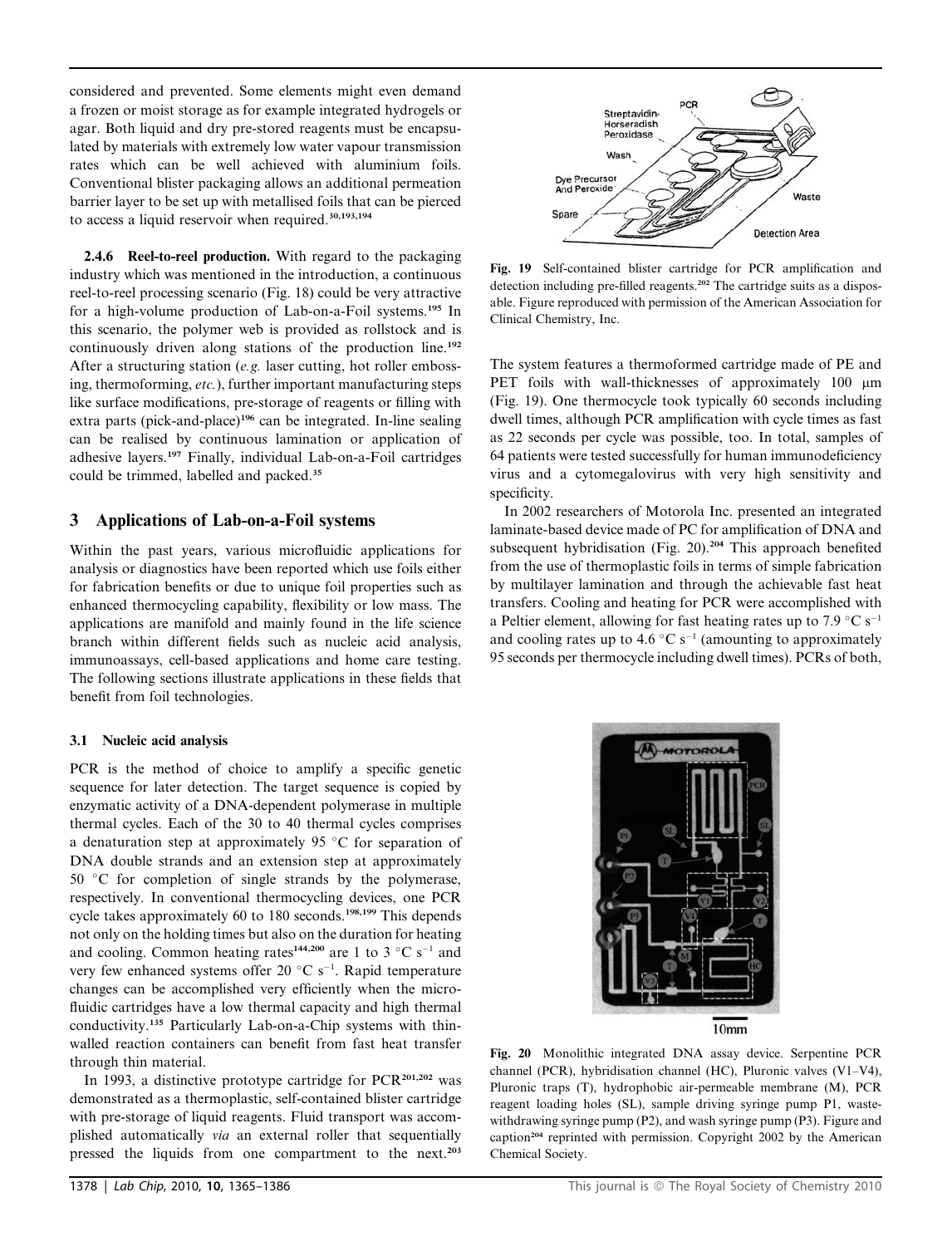

Fig. 21 Design of PCR card and top plate.<sup>24</sup> (A) Layout of PCR card with thermocouples. (B) Rendering of PCR card assembly: (1) PP film; (2) structured PC sheet; (3) Al foil; (4) thermocouple, top; (5) thermocouple, bottom. (C) Layout of top plate. (D) Rendering of top plate. Figures and caption reprinted with permission from Elsevier.

Escherichia coli and Enterococcus faecalis, and subsequent DNA hybridisation to an array were successfully performed.

It was reported that thermal contact between device, thermal coupler, and Peltier surface was difficult. Although oligonucleotide probes were immobilised and pre-stored on the substrate surface, liquid transport had to be done *via* syringe pumps which can be a drawback in terms of operator convenience concerning contamination free connection of tubes and associated dead volume.

In Madou's group, a rapid PCR was performed in a laminated chip made of PP, PC and a  $40 \mu m$  thick aluminium foil which was facing a thermoelectric module.<sup>24</sup> The aluminium foil was a commercial microplate sealing foil and supported heat conduction due to its superior thermal conductivity (Fig. 21).

An end-point PCR of 10 copies of E. coli was successfully conducted. Due to the favourable design of the microfluidic chip and the self-made Peltier cycler, it was possible to perform thermocycles with heating and cooling rates of 10  $^{\circ}$ C s<sup>-1</sup>. Amplification took only 27 minutes for 40 cycles (equivalent to 88 seconds per cycle, including dwell times).

In terms of diagnostic utility, the drawbacks of this development are that there are no microfluidic unit operations on the chip yet, and external pumps are required for fluid transport thus leading certainly to unwanted dead volume on the chip yet, and external pumps are required for fluid. Integration of a real-time readout for PCR would make this development even more valuable and could further decrease contamination issues which are related to handling of high copy DNA samples after PCR. However, the described study included a numerical simulation of thermocycling performance for thin-walled cartridges, pointing out their significant potential regarding fast time-to-results.

Another system in the format of a conventional microtiter plate allows fluorescence-based real-time PCR of up to 8 single samples that are aliquoted into 48 reaction wells each.<sup>187</sup> Each well contains specific primers and probes in order to detect various pre-determined genetic targets. The system was originally patented by the technology company 3M (St. Paul, USA) and is now marketed by the life science company Applied Biosystems Inc. (Foster City, USA) under the name TaqMan®



Fig. 22 Schematics of the TaqMan® Array Micro Fluidic card by Applied Biosystems.<sup>187</sup> (A) Overview of how a sample is applied to the cartridge. (B) Assembly of the card (below) in a carrier frame (above) that can be used for PCR and fluorescence readout. (C) Cross-section of a filling channel [40] and a dead end test cavity [50]. The cavities can be separated from each other by pressing the bottom foil into the channel foil by an indentation tool. Figures issued by the United States Patent and Trademark Office.

Array Micro Fluidic Card. First, the card is filled with the sample liquid (Fig. 22A). Then the card is framed by a light carrier and subsequently centrifuged to fill the 384 reaction wells (Fig. 22B). Finally, the reaction wells are sealed by indenting the carrier foil against an opposing, adhesive sealing film (Fig. 22C).

The functions of the card particularly benefit from the use of a foil: the thin card material allows efficient thermal cycling. Its low mass decreases the risk of unbalance during centrifugation. And its flexibility allows indenting of the backing foil for partitioning of the reaction wells.

This straightforward commercial platform comprises reagent pre-storage, reduces pipetting demands and is implemented in the standard microtiter format.

In another approach by our group at the University of Freiburg, a real-time PCR was conducted in a circularly shaped foil disk (Fig. 23).<sup>63</sup> The microfluidic channel system is designed for fluidic unit operations like metering, mixing or aliquoting of



Fig. 23 Foil disk for real-time PCR on a centrifugal microfluidic platform.<sup>63</sup>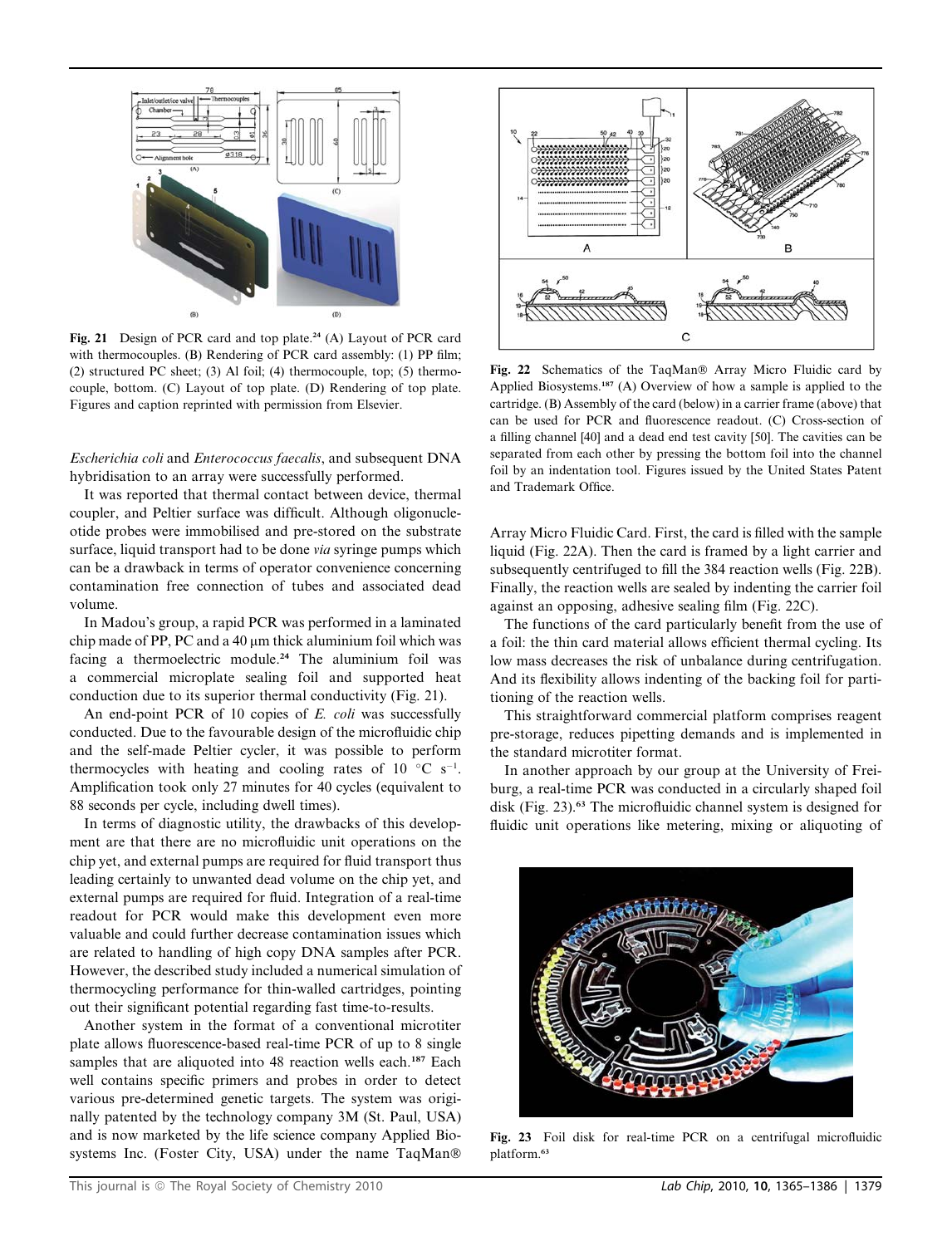

Fig. 24 Microfluidic processing scheme in a centrifugally actuated disk.<sup>205</sup> (i) The disk is ready to be processed. (ii) After the glass capillary is crushed the liquid is spun into the lyophilisate chamber. (iii) A capillary siphon allows valving between lyophilisate chamber and aliquoting structure. (iv) The 50  $\mu$ L buffer volume is split into 5  $\times$  10  $\mu$ L aliquots. (v) The fluid fills the reaction chambers via a centrifugo-pneumatic valve. To achieve a higher quality of the photographs the buffer is coloured with red ink.

liquid samples that are controlled by the spinning frequency of the disk. The thin walls of the foil disk not only enhance effective thermocycling but also reduce its angular momentum of the disk. This results in an increased angular acceleration for more efficient fluid control during spinning.

The principle of this system was shown with real-time PCR of genes of the antibiotics resistant Staphylococcus aureus in a commercial thermocycling device (Rotor-Gene 2000, Corbett Research). The implementation of Lab-on-a-Foil cartridges into already available commercial devices can clearly accelerate their market access and penetration.

Recently, we presented implementation of a new isothermal nucleic acid amplification assay on the previously described Labon-a-Foil platform (Fig. 24).<sup>205</sup> Unlike PCR, the amplification of DNA was achieved by an isothermal protocol of the recombinase polymerase amplification (RPA) at a constant temperature of  $37 \text{ °C}$ .<sup>206</sup> Since no thermocycling is required, this approach does not particularly profit from efficient heat transfer. But it features the pre-storage of reagents in small glass containers in some of the blister chambers (Fig. 24i) that can be crushed by pressing without cracking the foil blister. These glass ampoules hold 55 µl of rehydration buffer that can be released from the respective foil chamber by gently pressing with a finger tip at the beginning of the assay.<sup>190</sup>

Euler forces due to rotational acceleration and deceleration allow sufficient mixing in the cartridge.<sup>32,207</sup> This crucial step is additionally supported by the low moment of inertia of the foil disk. The system proved feasible by demonstrating the detection of less than 10 copies of DNA per reaction well in a time-to-result below 15 minutes.

The company Douglas Scientific (Alexandria, USA) demonstrated a ''reel-to-reel'' application for performance of foil-based PCR. The so-called array tape is a patented system<sup>208</sup> for high throughput of PCR-based assays like single nucleotide polymorphism genotyping. The array tape contains microwells that are hot roller embossed. The continuous tape is fed from a reel and passes through different stations for liquid loading



Fig. 25 Instrument by Douglas Scientific for continuous reel-to-reel handling of array tape.<sup>30</sup> The wells can be loaded, dried and sealed prior to thermocycling. Figure reprinted with permission from Elsevier.

via pipetting robots, drying, sealing with an adhesive tape and end-point fluorescence readout (Fig. 25). Thermocycling is done by interchanging coiled-up array tapes between water baths of different temperatures.<sup>30,209</sup>

Although the use of array tape is not particularly a real microfluidic application, the advantages become obvious when looking at the potential for reduction of costs and time-toresult.<sup>210</sup> It is reported that use of a microarray tape allows applying down to a tenth of the reagent volumes that are usually required in microplates. It is said that continuous processing of the tape can increase throughput by a factor of five compared to conventional microplate handling. Especially laboratories that perform millions of assays per year can benefit from such technologies in terms of overall efficiency (reduced costs for materials, reagents and handling).

## 3.2 Immunoassays

Immunoassays are standard laboratory methods for detection of biomolecules, viruses and chemicals. The key elements in immunoassays are antibodies and antigens which are proteins that can specifically bind to each other just as key and lock. Either antibodies or antigens can be immobilised on a solid phase where they can bind with the respective target molecules in the



Fig. 26 Patent drawing of a foil-based cartridge as disclosed by the company Becton Dickinson.<sup>211</sup> The unit can be sealed by an adhesive seal after sample insertion through the inlet port. Three wells contain prefilled liquid reagents  $R_1$  and are sequentially flushed through the sample chamber. Spots with dry reagents  $R_d$  provide assay monitoring. Figure modified and originally issued by the United States Patent and Trademark Office.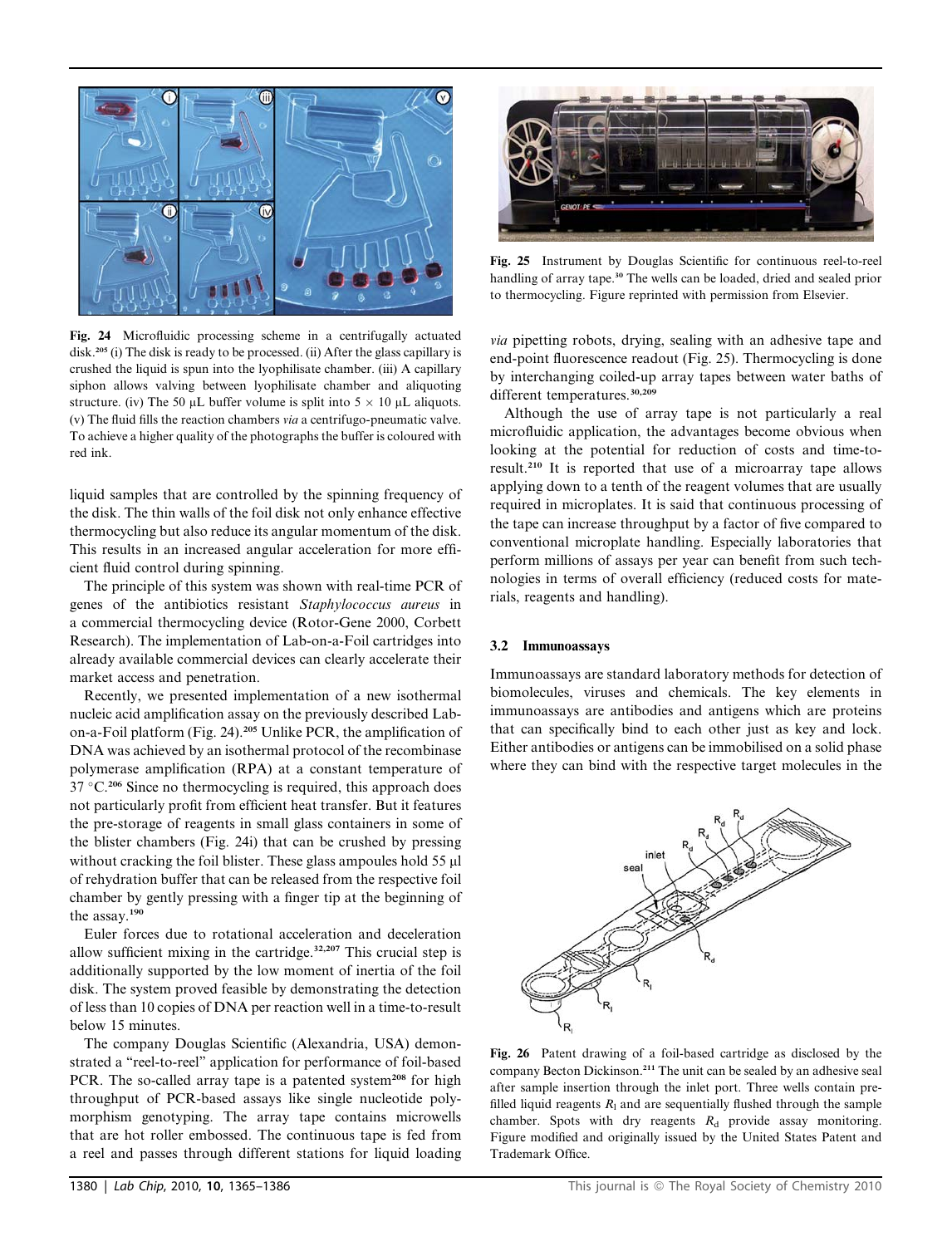sample fluid. Usually, a labelling enzyme is involved as tracer molecule to indicate the event of binding. Theses markers can eventually be detected, for example by fluorescence, luminescence, colour change or radioactivity. Some immunoassays have been realised in foil-based Lab-on-a-Chip systems. The main reasons for using foils or laminates are due to advantages in fabrication. Immunoassays are widespread commercial tests and must be particularly cost-efficient.

In this regard, a disposable foil-based cartridge for immunoassays was disclosed by the company Becton Dickinson in 1997.<sup>211</sup> The material is a rigid PC film in the range of 200 to 300 µm thickness. The heat-sealed cartridge has five thermoformed wells that are all connected by one channel (Fig. 26).

These wells are aligned in a radial fashion so that liquids can be pumped from well to well by centrifugal actuation. Those three wells that are closest to the centre of rotation contain pre-filled liquid wash buffers that can be flushed sequentially through the adjacent sample chamber by increasing the rotational speed until a certain flow resistance is overcome.

The channel holds four chromogenic spots that change colour when a specific antibody target of the sample binds. All waste liquids are collected in a large waste chamber with a volume of approximately 500 µl. A colour change can be read out by the associated device.

This concept shows how simple a foil-based cartridge can be implemented. The advantages of this approach lie in its low material consumption thus resulting in a light cartridge. This facilitates centrifugal application by reducing the angular momentum. The thermoformed cartridge is a disposable and can be manufactured and pre-filled in large volume production. The circular alignment of several cartridges in the device also allows parallelisation of assays.

The so-called ''microfluidic card'' developed by Micronics Inc. (Redmond, USA) uses a laminate approach to perform immunoassays in blood type testing.<sup>44</sup> This is particularly vital prior to blood transfusions. The approach of applying laminates is straightforward and promises low production costs. This microfluidic card is disposable after use (Fig. 27), and liquid handling is performed by capillary forces and an integrated pumping bellows that does not require a separate instrument.<sup>212</sup>



Fig. 27 Disposable device for ABO blood typing developed by Micronics, Inc.<sup>44</sup> All fluids are moved and aliquoted through capillary force and manual on-card bellows pumping. Reagents and sample are mixed passively along laminar flow diffusion interfaces in microchannels. The result visible in the viewing window indicates blood type A, Rh positive. Figure and parts of caption reproduced by permission of The Royal Society of Chemistry.



Fig. 28 Lateral flow tests are often constructed from a series of materials that sequentially overlap.<sup>108</sup> The goal is to imbed all reagents in a dried form so that a flowing sample rehydrates and moves all materials along the test strip. Analytes and reagents then interact in zones placed on the strip. The result is a rapid test that provides information easily visible to the eye. Figure and caption with kind permission of Springer Science and Business Media.

There are further blood group assays in paper-based card formats from other companies that have proven feasible in clinical environment.<sup>213</sup> Lateral flow assays,<sup>214</sup> however, do not require specific microfluidic handling. Typical examples for lateral flow assays comprise qualitative or semi-quantitative detection of mycotoxins in food and feed, $215$  antigens of the hepatitis C virus<sup>216</sup> and antibodies of the human immunodeficiency virus.<sup>217</sup>

Although test strips contain only most elementary microfluidics, their simplicity, robustness and broad applicability are a prime example for all developers of micro total analysis systems  $(\mu$ TAS). Prototyping of test strips is relatively simple when the appropriate biochemistry is available.<sup>108</sup> Lateral flow assay strips typically comprehend different overlapping layers like a backing foil as carrier, a sample pad for sample uptake and a conjugate pad, in which biochemical reagents like antibodies and label agents are imbedded in dried form (Fig. 28). Often nitrocellulose is used as capillary flow matrix. The different layers are attached to each other by self-adhesive coatings.

## 3.3 Cell-based applications and sample preparation

Handling of cells becomes an increasingly important topic in Lab-on-a-Chip research.<sup>218,219</sup> Microfluidic technologies are used to cultivate, monitor, analyse or sort cells for various purposes: drug screening, tissue engineering and sample preparation for further analysis are just few examples. The importance of foils in this field of research is comparably small. Nevertheless, foils are used due to their thin walls and advantages in microfabrication.

One example of a foil-based application is tissue engineering which requires particular containers for cell cultivation. Feasibility to fabricate such scaffold systems in thermoplastic foils was demonstrated recently.220,221 Thin and flexible cell containers for three-dimensional tissue growth are fabricated by thermoforming of afore modified polymer foils. The modification is carried out by heavy ion bombardment and subsequent etching of the ion traces resulting in defined micropores (Fig. 29). These allow for cell nutrient exchange in the scaffolds. As an additional feature multilayer substrates and electrodes can be structured by the same thermoforming process, the latter to enable electrical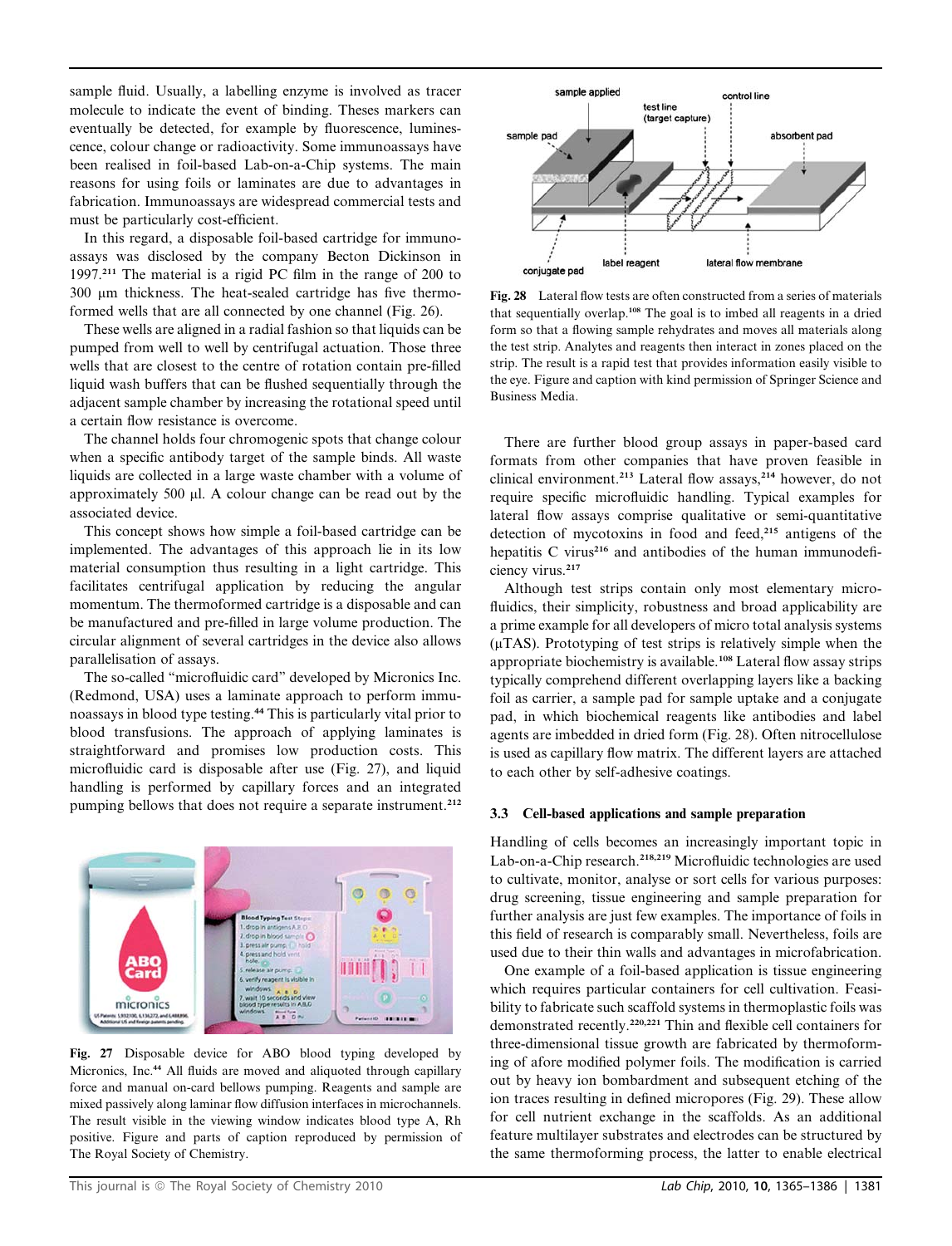

Fig. 29 Microthermoformed containers for cell culture:<sup>62</sup> (a) microporous cell container with pores (cross-sectional view); (b) highly porous microcontainer (back view); (c) part of the highly porous container wall (cross-sectional view); (d) microcontainers with fixed and crystal violet stained L929 cells (back view); (e) microcontainer with X-ray irradiated honeycomb mesh pattern; (f) microcontainers with crack-free conducting path from gold crossing (back view). Figure and parts of caption reproduced by permission of The Royal Society of Chemistry.

stimulation of cells. Various cell types such as embryonic stem cells could successfully be cultivated.62,222

In another application developed by Micronics Inc. (Redmond, USA), DNA purification was realised for sample preparation prior to nucleic acid analysis.<sup>223</sup> The laminate-based "lab card" requires an external pump system. Cells of a whole blood sample are first lysed in order to release nucleic acid from the cells. The solution is then flushed through an integrated silica membrane which binds the nucleic acid molecules. After a washing step for removal of contaminates like proteins or salts, an aqueous buffer elutes the bound nucleic acids from the silica membrane and is transported to a sample eluate chamber. Once in this chamber, the sample is ready for further processing. The lab card is a modular system that has interfaces to connect with other microfluidic subcircuits for further sample handling. A subsequent real-time PCR was conducted that showed a matching yield in comparison to reference kits.

The lab card assembly can also be used as microcytometer in a different configuration. Feasibility was shown by automated cell counting and sorting of rare cancer cells.<sup>224</sup> The advantages of the system are a considerably high sensitivity and very fast handling. The particular strength of the laminate-based approach is its ability for modular interconnection between different layers and fabrication for prototyping or larger quantities with relatively low expenditures.

## 3.4 Home care and near patient testing

In general, analytical chemistry for home care and near patient testing usually employs biochemical reagents to detect the presence of specific target molecules. Common tests are examinations of glucose levels for diabetes management, certain pH-values or co-agulation characteristics of blood. Such tests are frequently performed with paper-based test strips exhibiting simple colour change reactions.

One application of a paper-based chromogenic test was introduced by the Whitesides group in 2008 suggesting to provide such test strips for a telemedicine approach.<sup>225</sup> The authors recognised that mobile telephones are widespread even in

resource-poor settings while professional medical care is still quite rare. The simple test strip should be applied by the patient himself, photographed by the integrated camera of a mobile phone at hand and communicated to a suitable health care centre. The test result, a colour change, is interpreted there and a therapy is proposed to the patient in return. The applied assays allowed assessment of glucose and protein content in urine.<sup>225</sup> The assay implementation on a piece of paper also integrates multiplexing. Due to the paper laminate, it is a simple and lowcost approach and thus also applicable for developing countries. The described paper platform also works in difficult environments because dirt particles like dust or plant pollen do not inhibit functionality.<sup>61</sup>

Other test strips are laminate-based and contain electrodes.<sup>226</sup> The lamination assembly defines a capillary channel, in which the sample primes and an exact volume is metered. The arrangement of the electrodes allows detection of sufficiency of sample volume and eventually result generation. Especially test strips for blood glucose tests are widely used successfully.<sup>227</sup> The advantages of thin laminated foils are mainly due to their low-cost mass producibility with costs in the range of 5 to 15 cents per test.<sup>226</sup> With 6 billion assays sold in 2007, no microfluidic platform is used more frequently.

# 4 Conclusions and outlook

As described in the introduction, packaging of consumable goods is a way of enclosing valuable contents to make them available for the user in a functional way. Packaging provides protection for the content and can allow interaction with it. We pointed out that this concept, and more precisely foil-based approaches, can be applied very effectively to Lab-on-a-Chip systems.

There are various approaches to fabricate foil-based substrates allowing integration of beneficial functionalities. These include first of all efficient heat transfer due to thin walls as well as mechanical flexibility that can efficiently be used for liquid actuation or assembly purposes.

Fabrication of Lab-on-a-Foil systems ranges from prototyping to mass production scale. Multilayer assemblies enable rapid prototyping at relatively low machine expenditures as structuring of the laminate sheets can happen by laser cutting, xurography or the like. Upscaling towards mass fabrication is feasible and of manageable risk. When further dimensional downscaling is required, dry resist processes are available but require very accurate handling and sometimes costly clean room facilities.

When upscaling of fabrication capacities is a target, reel-toreel processes with hot roller embossing are extremely in favour. A powerful alternative to that is thermoforming which is already widely used for large quantity, macroscale applications. The previously mentioned form-fill-seal lines (Fig. 18) can be an upscaling option for self-contained but cost-efficient products.

We assign those applications best chances for success that can be manufactured by continuous high-throughput fabrication processes and already contain all relevant reagents stored inside the cartridge. Generally, such systems would be disposables and must hence be extremely robust and fail-safe but do not necessarily need to have a microscale footprint since they must be easily manageable by the operator.<sup>228</sup> These demands imply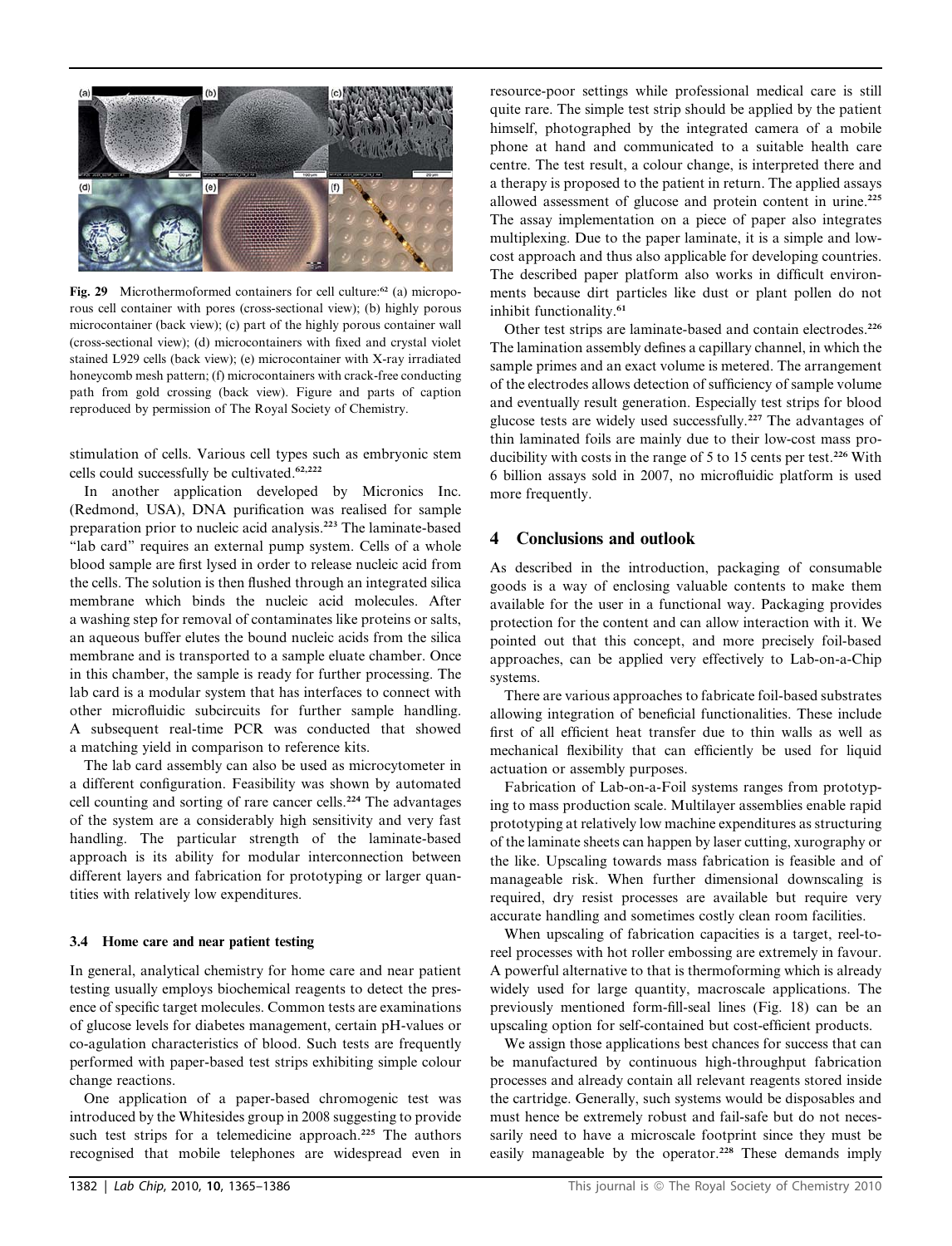consideration of highly integrated packaging but also development of convenient user interfaces.

The integration of a striking (bio-)chemical application is also decisive and most challenging. Realisation of simple glucose or alcohol tests will not be sufficient for tapping a new market.<sup>229</sup> Great potential lies in highly parallel genotyping assays, isothermal amplification protocols and ultra-sensitive immunoassays with integrated sample preparation. Many of these functions and applications have already been shown in foil-based microfluidic systems.

However, if the mentioned features and functions are not of prior relevance for a target application, foil technologies have to compete with other processes that are based on rigid materials like silicon or glass. Furthermore, injection moulding is still one of the most capable technologies for polymer cartridges in terms of shaping and upscalability.<sup>230</sup> In the end, foil-based technologies and applications may not be the only solution for successful Lab-on-a-Chip systems. Nevertheless, they enrich the microfluidics toolbox with powerful and versatile additional features and functionalities. In most cases, several years will pass until the potential of foil technologies can be fully exploited but on that way the technology of packaging of consumable goods could be a valuable source of inspiration.

## Acknowledgements

This work has received funding from the European Community's Sixth Framework Programme (FP6) under contract no. 37957 (project MagRSA) and funding by the German Federal Ministry of Economics and Technology via grants of the German Federation of Industrial Research Associations AIF under contract no. 15838N (project BlisterLab).

## References

- 1 D. Mark, S. Haeberle, G. Roth, F. von Stetten and R. Zengerle, Chem. Soc. Rev., 2010, 39, 1153–1182.
- 2 H. Becker, Med. Device Technol., 2008, 19(3), 21–24.
- 3 S. Haeberle and R. Zengerle, Lab Chip, 2007, 7(9), 1094–1110.
- 4 J. Kling, Nat. Biotechnol., 2006, 24(8), 891–893.
- 5 J. Bauer, in Pharmaceutical Packaging Handbook, Informa Healthcare USA, New York, 1st edn, 2009.
- 6 J. Han, in Innovations in Food Packaging, ed. J. H. Han, Elsevier Academic Press, London, 2005.
- 7 K. L. Yam, in The Wiley Encyclopedia of Packaging Technology, ed. K. L. Yam, Wiley, New York, 3rd edn, 2009.
- 8 A. L. Brody, Food Technol., 2002, 56(11), 66-68.
- 9 D. Huckle, Expert Rev. Mol. Diagn., 2008, 8(6), 679–688.
- 10 P. Yager, T. Edwards, E. Fu, K. Helton, K. Nelson, M. R. Tam and B. H. Weigl, Nature, 2006, 442(7101), 412–418.
- 11 M. Biehl and T. Velten, IEEE Sens. J., 2008, 8(5), 593–600.
- 12 C. M. Klapperich, Expert Rev. Med. Devices, 2009, 6(3), 211–213.
- 13 J. Bergin, Global Biochip Markets: Microarrays and Lab-on-a-Chip (Report BIO049B), BCC Research, 40 Washington Street, Suite 110, Wellesley, MA 02481, Sep, 2007.
- 14 G. A. Gustin, Emerging Markets for Microfluidic Applications in Life Sciences, 45 rue Sainte Geneviève, F-69006 Lyon, France, May, 2007.
- 15 E. T. Rodrigues and J. H. Han, in Intelligent Packaging, Encyclopedia of Agricultural, Food, and Biological Engineering, ed. D. R. Heldman, Marcel Dekker Inc., New York, NY, 2003, pp. 528–535.
- 16 J. P. Smith, H. S. Ramaswamy and B. K. Simpson, Trends Food Sci. Technol., 1990, 1, 111–118.
- 17 M. Riva, L. Piergiovanni and A. Schiraldi, Packag. Technol. Sci., 2001, 14(1), 1–9.
- 18 K. Marsh and B. Bugusu, J. Food Sci., 2007, 72(3), R39–R55.
- 19 A. L. Brody, B. Bugusu, J. H. Han, C. K. Sand and T. H. Mchugh, J. Food Sci., 2008, 73(8), R107–R116.
- 20 D. Birkett and A. Crampton, Chem. Ber., 2003, 39(10), 22–24.
- 21 K. Vasko, K. Noller, M. Mikula, S. Amberg-Schwab and U. Weber, Cent. Eur. J. Phys., 2009, 7(2), 371–378.
- 22 H. Forcinio, Pharm. Technol., 2001, 25(7), 114–120.
- 23 G. Khanarian and H. Celanese, Opt. Eng., 2001, 40(6), 1024–1029.
- 24 G. Y. Jia, J. Siegrist, C. W. Deng, J. V. Zoval, G. Stewart, R. Peytavi, A. Huletsky, M. G. Bergeron and M. J. Madou, Colloids Surf., B, 2007, 58(1), 52–60.
- 25 Y. C. Lin, C. C. Yang and M. Y. Huang, Sens. Actuators, B, 2000, 71(1–2), 127–133.
- 26 J. Hayenga and C. L. Williams, Valve for use in microfluidic structures, US Pat., 6 431 212 (B1), 2002.
- 27 X. Qiu, J. A. Thompson, Z. Chen, C. Liu, D. Chen, S. Ramprasad, M. Mauk, S. Ongagna, C. Barber, W. Abrams, D. Malamud, P. Corstjens and H. Bau, Biomed. Microdevices, 2009, 11(6), 1175– 1186.
- 28 D. B. Weibel, A. C. Siegel, A. Lee, A. H. George and G. M. Whitesides, Lab Chip, 2007, 7(12), 1832–1836.
- 29 S. R. Quake and A. Scherer, Science, 2000, 290(5496), 1536–1540.
- 30 J. P. Chudyk, T. L. Rusch, K. M. Fieweger, S. E. Dobrin and J. L. Weber, J. Assoc. Lab. Autom., 2006, 11(4), 260–267.
- 31 J. Ducree, S. Haeberle, S. Lutz, S. Pausch, F. von Stetten and R. Zengerle, J. Micromech. Microeng., 2007, 17(7), S103–S115.
- 32 M. Grumann, A. Geipel, L. Riegger, R. Zengerle and J. Ducrée, Lab Chip, 2005, 5(5), 560 $-$ 565.
- 33 G. S. Fiorini and D. T. Chiu, BioTechniques, 2005, 38(3), 429–446.
- 34 B. Guise, Manuf. Chem., 1990, 61(7), 29–31.
- 35 J. L. Throne, in Technology of Thermoforming, Hanser Publications, Cincinnati, 1996.
- 36 A. Illig and P. Schwarzmann, in Thermoforming—A Practical Guide, ed. A. Illig, Hanser Publications, Cincinnati, 2001.
- 37 J. Ruano-Lopez, G. Olabarria, D. Verdoy, D. Bang, M. Bu, A. Wolff, A. Voigt, J. Dziuban, R. Walczak and J. Berganzo, Lab Chip, 2009, 9, 1495–1499.
- 38 G. M. Whitesides, Nature, 2006, 442(7101), 368–373.
- 39 H. Schulze, G. Giraud, J. Crain and T. Bachmann, J. Biophotonics, 2009, 2(4), 199–211.
- 40 P. Hawtin, I. Hardern, R. Wittig, J. Mollenhauer, A. Poustka, R. Salowsky, T. Wulff, C. Rizzo and B. Wilson, Electrophoresis, 2005, 26(19), 3674–3681.
- 41 B. K. Gale, M. A. Eddings, S. O. Sundberg, A. Hatch, J. Kim and T. Ho, in Low-Cost MEMS Technologies, Comprehensive Microsystems, ed. G. Yogesh, T. Osamu and Z. Hans, Elsevier, Oxford, 2008, pp. 341–378.
- 42 H. Becker, Lab Chip, 2009, 9(12), 1659–1660.
- 43 C. P. Price, Clin. Chem. Lab. Med., 2002, 40(3), 246–251.
- 44 B. Weigl, G. Domingo, P. LaBarre and J. Gerlach, Lab Chip, 2008, 8(12), 1999–2014.
- 45 J. de Jong, R. G. H. Lammertink and M. Wessling, Lab Chip, 2006, 6(9), 1125–1139.
- 46 S. K. Sia and G. M. Whitesides, Electrophoresis, 2003, 24(21), 3563– 3576.
- 47 H. Becker and C. Gartner, Electrophoresis, 2000, 21(1), 12–26.
- 48 H. Becker and L. E. Locascio, Talanta, 2002, 56(2), 267–287.
- 49 H. Becker and C. Gartner, Anal. Bioanal. Chem., 2008, 390(1), 89–111.
- 50 G. Bakajin, E. Fountain, K. Morton, S. Y. Chou, J. C. Sturm and R. H. Austin, MRS Bull., 2006, 31(2), 108–113.
- 51 S. Garst, M. Schuenemann, M. Solomon, M. Atkin and E. Harvey, in Electronic Components and Technology Conference, 2005, 55th Proceedings, ed. D. Noctor, IEEE, Piscataway, NJ, 2005, pp. 603–610.
- 52 S. Metz, R. Holzer and P. Renaud, Lab Chip, 2001, 1(1), 29–34.
- 53 A. Smith, Manuf. Chem., 2009, 72, 33–36.
- 54 A. Disch; H. Reinecke and C. Mueller, in Proc. IEEE EMBS, ed. A. Dittmar and J. Clark, IEEE, Lyon, 2007, pp. 6322–6325.
- 55 F. Bundgaard, G. Perozziello and O. Geschke, Proc. Inst. Mech. Eng., Part C, 2006, 220(11), 1625–1632.
- 56 J. Steigert, S. Haeberle, T. Brenner, C. Muller, C. P. Steinert, P. Koltay, N. Gottschlich, H. Reinecke, J. Ruhe, R. Zengerle and J. Ducrée, *J. Micromech. Microeng.*, 2007, 17(2), 333-341.
- 57 P. Abgrall, C. Lattes, V. Conederal, X. Dollat, S. Colin and A. M. Gue, J. Micromech. Microeng., 2006, 16(1), 113–121.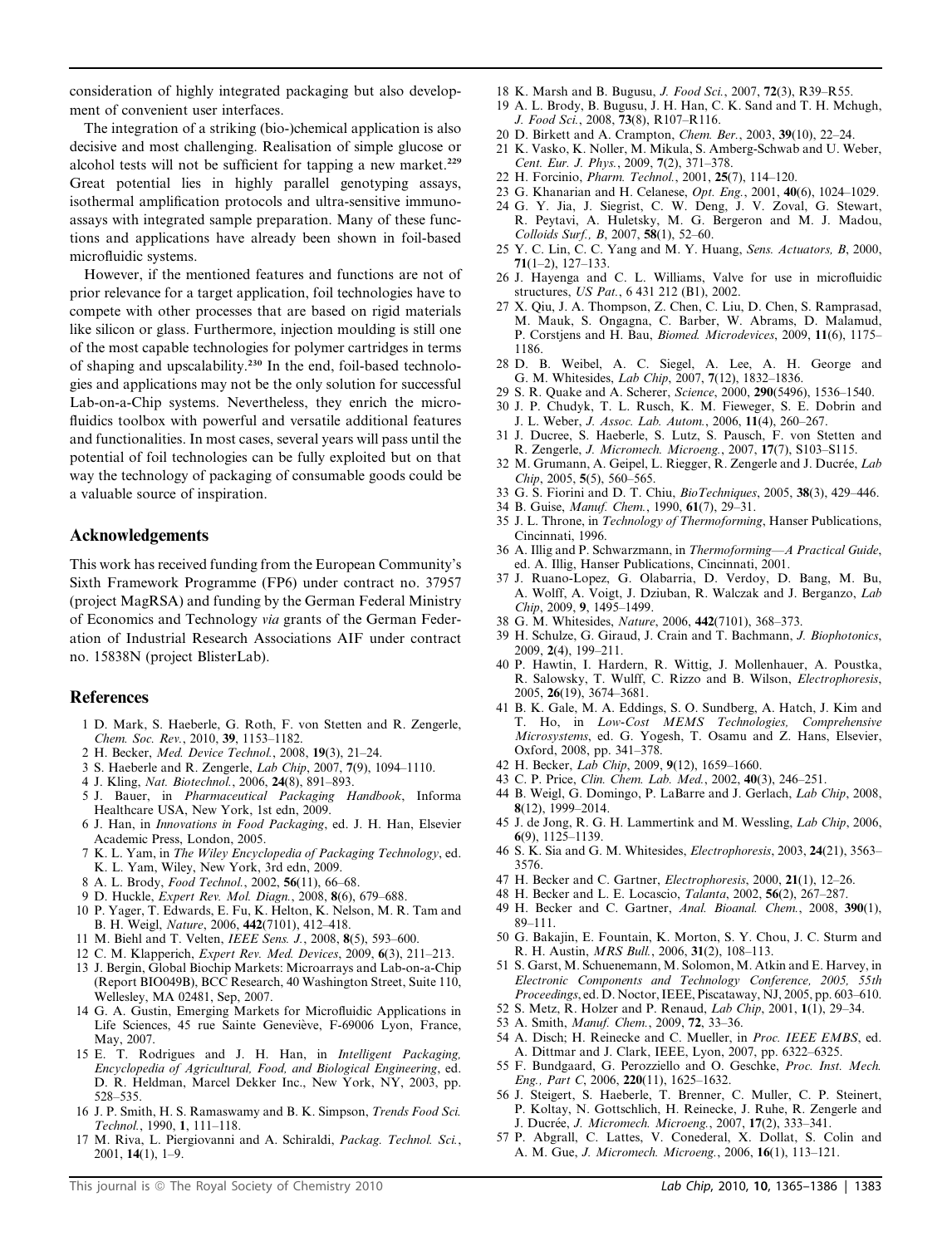- 58 U. Stöhr, Plasma Processes Polym., 2009, 6(4), 228-233.
- 59 U. Stöhr, P. Vulto, P. Hoppe, G. Urban and H. Reinecke, J. Microl Nanolithogr., MEMS, MOEMS, 2008, 7(3), 033009.
- 60 P. Schubert-Ullrich, J. Rudolf, P. Ansari, B. Galler, M. Fuhrer, A. Molinelli and S. Baumgartner, Anal. Bioanal. Chem., 2009, 395(1), 69–81.
- 61 A. W. Martinez, S. T. Phillips, M. J. Butte and G. M. Whitesides, Angew. Chem., Int. Ed., 2007, 46(8), 1318–1320.
- 62 R. Truckenmüller, S. Giselbrecht, C. van Blitterswijk, N. Dambrowsky, E. Gottwald, T. Mappes, A. Rolletschek, V. Saileb, C. Trautmann, K. F. Weibezahn and A. Welle, Lab Chip, 2008, 8, 1570–1579.
- 63 M. Focke, B. Faltin, T. Hoesel, C. Mueller, J. Ducrée, R. Zengerle and F. von Stetten, in Proc. of  $\mu$ TAS, ed. L. E. Locascio, M. Gaitan, B. M. Paegel and D. J. Ross, Chemical and Biological Microsystems Society, San Diego, 2008, pp. 988–990.
- 64 M. Heckele and W. K. Schomburg, J. Micromech. Microeng., 2004, 14(3), R1–R14.
- 65 R. Truckenmüller, Z. Rummler, T. Schaller and K. Schomburg, J. Micromech. Microeng., 2002, 12(4), 375–379.
- 66 R. Truckenmüller and S. Giselbrecht, IEE Proc.: Nanobiotechnol., 2004, 151(4), 163–166.
- 67 R. Jurischka; C. Blattert; I. Tahhan; C. Mueller; A. Schoth and W. Menz, in Proc. SPIE-Int. Soc. Opt. Eng., ed. I. Papautsky and I. Chartier, SPIE, San Jose, CA, USA, 2005, pp 65–72.
- 68 A. Disch, H. Reinecke and C. Mueller, in Proc. of VDE Mikrosystemtechnik-Kongress, ed. T. Gessner, H. Lakner and H. Seidel, VDE Verlag, Berlin, 2007, pp. 147–151.
- 69 A. Disch, H. Reinecke and C. Mueller, in Proc. VDE DGBMT, ed. L. Elling, S. Leonhardt, T. Schmitz-Rode, W. Jahnen-Dechent, K. Radermacher and M. Zenke, VDE Verlag, Aachen, 2007, pp. 6322–6325.
- 70 M. Focke, B. Faltin, C. Müller, R. Zengerle and F. von Stetten, in Proc. of VDE Mikrosystemtechnik-Kongress, ed. H. Seidel, H. Reichel and W. Lang, VDE-Verlag, Berlin, 2009, pp. 101–104.
- 71 S. W. Youn, M. Iwara, H. Goto, M. Takahashi and R. Maeda, J. Mater. Process. Technol., 2008, 202(1–3), 76–85.
- 72 L. P. Yeo, S. H. Ng, Z. Wang, Z. Wang and N. F. de Rooij, Microelectron. Eng., 2008, 86(4–6), 933–936.
- 73 T. Velten, H. Schuck, W. Haberer and F. Bauerfeld, Int. J. Adv. Manuf. Technol., 2010, 47, 73–80.
- 74 L. P. Yeo, S. H. Ng, Z. F. Wang, H. M. Xia, Z. P. Wang, V. S. Thang, Z. W. Zhong and N. F. de Rooij, J. Micromech. Microeng., 2010, 20(1), 015017.
- 75 T. Makela, T. Haatainen, P. Majander, J. Ahopelto and V. Lambertini, Jpn. J. Appl. Phys., 2008, 47(6), 5142–5144.
- 76 H. Dreuth and C. Heiden, Sens. Actuators, A, 1999, 78(2–3), 198– 204.
- 77 J. G. Bentsen, R. P. Johnston, R. W. Biernath, R. J. Poirier and D. J. McClure, Microfluidic articles, US Pat., 6 761 962 (B2), 2004.
- 78 J. G. Bentsen, R. P. Johnston, R. W. Biernath and R. J. Poirier, Methods of manufacturing microfluidic articles, US Pat., 6 375 871 (B1), 2002.
- 79 M. B. Chan-Park and W. K. Neo, Microsyst. Technol., 2003, 9(6–7), 501–506.
- 80 P. Hazarika, D. Chowdhury and A. Chattopadhyay, Lab Chip, 2003, 3(2), 128–131.
- 81 P. Nagarajan and D. G. Yao, Microsyst. Technol., 2009, 15(2), 251-257.
- 82 A. Revzin, R. J. Russell, V. K. Yadavalli, W. G. Koh, C. Deister, D. D. Hile, M. B. Mellott and M. V. Pishko, Langmuir, 2001, 17(18), 5440–5447.
- 83 T. Velten, H. Schuck, M. Richter, G. Klink, K. Bock, C. K. Malek, S. Roth, H. Scho and P. J. Bolt, Proc. Inst. Mech. Eng., Part B, 2008, 222(1), 107–116.
- 84 J. P. Beech, T. Mäkela, P. Majander and J. O. Tegenfeldt, in *Proc. of*  $\mu$ TAS, ed. L. E. Locascio, M. Gaitan, B. M. Paegel and D. J. Ross, Chemical and Biological Microsystems Society, San Diego, 2008, pp. 1492–1494.
- 85 S. H. Ng, Z. F. Wang and N. F. de Rooij, in Proc. of  $\mu$ TAS, ed. J.-L. Viovy, P. Tabeling, S. Descroix and L. Malaquin, Chemical and Biological Microsystems Society, Paris, 2007, pp. 1738–1740.
- 86 D. Paul, A. Pallandre, S. Miserere, J. Weber and J. L. Viovy, Electrophoresis, 2007, 28(7), 1115–1122.
- 87 S. H. Ng and Z. F. Wang, Microsyst. Technol., 2009, 15(8), 1149– 1156.
- 88 Y. J. Liu, D. Ganser, A. Schneider, R. Liu, P. Grodzinski and N. Kroutchinina, Anal. Chem., 2001, 73(17), 4196–4201.
- 89 B. Friedrichs, W. Friesenbichler and K. Gissing, Kunststoffe, 1990, 80(5), 583–587.
- 90 L.-S. Turng, J. Injection Molding Technol., 2001, 5(3), 160–179.
- 91 S. C. Nian and S. Y. Yang, Int. Polym. Process., 2005, 20(4), 441– 448.
- 92 D. G. Yao and B. Kim, Polym.-Plast. Technol. Eng., 2002, 41(5), 819–832.
- 93 Y. C. Tsai, S. J. Yang, H. T. Lee, H. P. Jen and Y. Z. Hsieh, J. Chin. Chem. Soc., 2006, 53(3), 683–688.
- 94 P. Abgrall, S. Charlot, R. Fulcrand, L. Paul, A. Boukabache and A. M. Gue, Microsyst. Technol., 2008, 14(8), 1205-1214
- 95 J. P. F. Spratley, M. C. L. Ward and P. S. Hall, Micro Nano Lett., 2007, 2(2), 20–23.
- 96 S. W. Zhao, H. L. Cong and T. R. Pan, Lab Chip, 2009, 9(8), 1128– 1132.
- 97 H. Sato, H. Matsumura, S. Keino and S. Shoji, J. Micromech. Microeng., 2006, 16(11), 2318–2322.
- 98 R. Fulcrand, D. Jugieu, C. Escriba, A. Bancaud, D. Bourrier, A. Boukabache and A. M. Gue, J. Micromech. Microeng., 2009, 19(10), 105019.
- 99 G. Voskerician, M. S. Shive, R. S. Shawgo, H. von Recum, J. M. Anderson, M. J. Cima and R. Langer, Biomaterials, 2003, 24(11), 1959–1967.
- 100 M. Nordstrom, M. Calleja and A. Boisen, Ultramicroscopy, 2005, 105(1–4), 281–286.
- 101 C. G. K. Malek, Anal. Bioanal. Chem., 2006, 385(8), 1351–1361.
- 102 C. G. K. Malek, Anal. Bioanal. Chem., 2006, 385(8), 1362–1369.
- 103 D. Sabbert, J. Landsiedel, H. D. Bauer and W. Ehrfeld, Appl. Surf. Sci., 1998, 150(1-4), 185-189.
- 104 M. A. Roberts, J. S. Rossier, P. Bercier and H. Girault, Anal. Chem., 1997, 69(11), 2035–2042.
- 105 B. H. Weigl, R. Bardell, T. Schulte, F. Battrell and J. Hayenga, Biomed. Microdevices, 2001, 3, 267–274.
- 106 C. M. Chan, T. M. Ko and H. Hiraoka, Surf. Sci. Rep., 1996,  $24(1-2)$ , 3-54.
- 107 C. K. Malek, L. Robert and R. Salut, Eur. Phys. J.: Appl. Phys., 2009, 46(1), 12503.
- 108 A. Volkov, M. Mauk, P. Corstjens and R. S. Niedbala, in Rapid Prototyping of Lateral Flow Assays, ed. A. Rasooli and K. E. Herold, Humana Press Inc., Totowa, 2009.
- 109 A. W. Martinez, S. T. Phillips, B. J. Wiley, M. Gupta and G. M. Whitesides, Lab Chip, 2008, 8(12), 2146–2150.
- 110 Y. Lu, W. W. Shi, L. Jiang, J. H. Qin and B. C. Lin, Electrophoresis, 2009, 30(9), 1497–1500.
- 111 E. Carrilho, A. W. Martinez and G. M. Whitesides, Anal. Chem., 2009, 81(16), 7091–7095.
- 112 A. W. Martinez, S. T. Phillips and G. M. Whitesides, Proc. Natl. Acad. Sci. U. S. A., 2008, 105(50), 19606–19611.
- 113 D. A. Bartholomeusz, R. W. Boutte and J. D. Andrade, J. Microelectromech. Syst., 2005, 14(6), 1364–1374.
- 114 G. X. Yu, Y. C. Ding, D. C. Li and Y. P. Tang, Int. J. Mach. Tools Manuf., 2003, 43(11), 1079–1086.
- 115 A. Grimes, D. Breslauer, M. Long, J. Pegan, L. Lee and M. Khine, Lab Chip, 2008, 8(1), 170–172.
- 116 K. Sollier, C. A. Mandon, K. A. Heyries, L. J. Blum and C. A. Marquette, Lab Chip, 2009, 9, 3489–3494.
- 117 L. R. Schmidt and J. F. Carley, Polym. Eng. Sci., 1975, 15(1), 51–62.
- 118 W. K. Shih, Polym. Eng. Sci., 1994, 34(14), 1121–1128.
- 119 C. S. Chen, D. N. Breslauer, J. I. Luna, A. Grimes, W. C. Chin, L. P. Leeb and M. Khine, Lab Chip, 2008, 8(4), 622–624.
- 120 W. Wang, S. W. Zhao and T. R. Pan, Lab Chip, 2009, 9(8), 1133– 1137.
- 121 R. Truckenmüller, Z. Rummler and W. K. Schomburg, *Fabrication* of polymer three-dimensional membrane microstructures, Doctoral Thesis, Research Center Karlsruhe, Germany, 2003.
- 122 E. Smela, O. Ingands and I. Lundstrom, in Proc. Solid State Sensors and Actuators, and Eurosensors, ed. I. Lundström, B. Hök, J.-A. Schweitz, M. Esashi and B. Hocker, Foundation for Sensor and Actuator Technology, Stockholm, 1995, pp. 218–219.
- 123 S. Schulz, C. Pylatiuk and G. Bretthauer, Automatisierungstechnik  $(at)$ , 1999, 47(8), 390-395.
- 124 D. Sandell, Sample chamber array and method for processing a biological sample, WO 2004/067175 A1, 2004.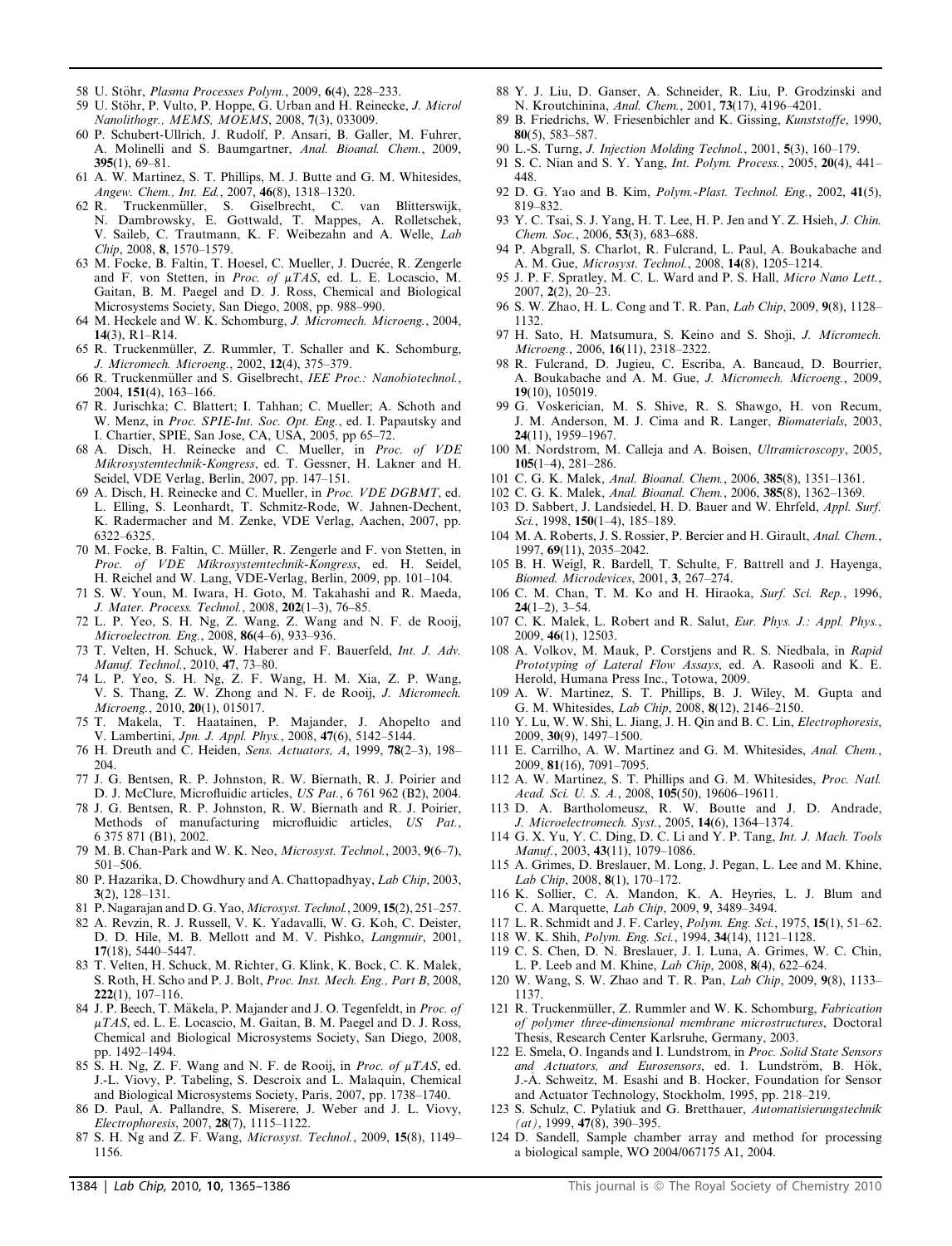- 125 D. S. Mileaf and N. E. Rodriguez, Mixing apparatus & method for an optical agglutination assay device, US Pat., 5 652 149, 1995.
- 126 J. Hoffmann, D. Mark, R. Zengerle and F. von Stetten, in Proc. IEEE Solid-State Sensors, Actuators and Microsystems, ed. K. Najafi and M. Schmidt, IEEE, Denver, 2009, pp. 1991–1994.
- 127 A. Mian, S. Kieffer-Higgins and D. Corey, Devices and methods for using centripetal acceleration to drive fluid movement in a microfluidics system, US Pat., 6 709 869 (B2), 2004.
- 128 P. Zucchelli and B. Van de Vyver, Devices and methods for programmable microscale manipulation of fluids, US Pat., 7 152 616 (B2), 2003.
- 129 S. Emamzadah, T. J. Petty, V. De Almeida, T. Nishimura, J. Joly, J. L. Ferrer and T. D. Halazonetis, Acta Crystallogr., Sect. D: Biol. Crystallogr., 2009, 65(9), 913–920.
- 130 F. Bartels, S. Dahms, U. Kampmeyer and M. Rawert, Method for supplying a fluid and micropump for said purpose, WO Pat., 2009/059664 A1, 2009.
- 131 T. Velten, H. H. Ruf, D. Barrow, N. Aspragathos, P. Lazarou, E. Jung, C. K. Malek, M. Richter and J. Kruckow, IEEE Trans. Adv. Packag., 2005, 28(4), 533-546.
- 132 K. Feldmann, M. Boiger, T. Bigl and B. Zolleiss, CIRP Ann., 2004, 53(1), 35–38.
- 133 J. van den Brand, J. de Baets, T. van Mol and A. Dietzel, Microelectron. Reliab., 2008, 48(8–9), 1123–1128.
- 134 J. van den Brand, M. Saalmink, M. Barink and A. Dietzel, Microelectron. Eng., 2010, 87, 769–772.
- 135 K. Y. Shen, X. F. Chen, M. Guo and J. Cheng, Sens. Actuators, B, 2005, 105(2), 251–258.
- 136 C. Floerkemeier and F. Siegemund, in Ubiquitous Computing for Pervasive Healthcare Applications at UbiHealth, ed. J. McCarthy, A. K. Dey and A. Schmidt, Springer Heidelberg, Seattle, 2003.
- 137 T. Cubaud, U. Ulmanella and C. M. Ho, Fluid Dyn. Res., 2006, 38(11), 772–786.
- 138 R. Lin and M. A. Burns, J. Micromech. Microeng., 2005, 15(11), 2156–2162.
- 139 U. Makal and K. J. Wynne, Langmuir, 2005, 21(9), 3742–3745.
- 140 A. Bhattacharyya and C. M. Klapperich, Lab Chip, 2007, 7(7), 876– 882.
- 141 J. M. Li, C. Liu, H. C. Qiao, L. Y. Zhu, G. Chen and X. D. Dai, J. Micromech. Microeng., 2008, 18(1), 015008.
- 142 C. W. Tsao, L. Hromada, J. Liu, P. Kumar and D. L. Devoe, Lab Chip, 2007, 7(4), 499–505.
- 143 T. B. Christensen, C. M. Pedersen, K. G. Grondhal, T. G. Jensen, A. Sekulovic, D. D. Bang and A. Wolff, J. Micromech. Microeng., 2007, 17(8), 1527–1532.
- 144 C. S. Zhang and D. Xing, Nucleic Acids Res., 2007, 35(13), 4223– 4237.
- 145 J. M. Goddard and J. H. Hotchkiss, Prog. Polym. Sci., 2007, 32(7), 698–725.
- 146 A. Pallandre, B. de Lambert, R. Attia, A. M. Jonas and J. L. Viovy, Electrophoresis, 2006, 27(3), 584–610.
- 147 M. A. Witek, S. D. Llopis, A. Wheatley, R. L. McCarley and S. A. Soper, Nucleic Acids Res., 2006, 34(10), e74.
- 148 S. A. Soper, A. C. Henry, B. Vaidya, M. Galloway, M. Wabuyele and R. L. McCarley, Anal. Chim. Acta, 2002, 470(1), 87-99.
- 149 W. Besch, O. Lippold, H. Reinecke, K. Schroder and A. Ohl, Surf. Coat. Technol., 2003, 174–175, 112–117.
- 150 J. R. Hall, C. A. Westerda, A. T. Devine and M. J. Bodnar, J. Appl. Polym. Sci., 1969, 13(10), 2085–2096.
- 151 J. P. Deng, L. F. Wang, L. Y. Liu and W. T. Yang, Prog. Polym. Sci., 2009, 34(2), 156–193.
- 152 M. Ozdemir and H. Sadikoglu, Trends Food Sci. Technol., 1998, 9(4), 159–167.
- 153 M. Heckele, A. E. Guber and R. Truckenmüller, Microsyst. Technol., 2006, 12(10–11), 1031–1035.
- 154 C. W. Tsao and D. L. Devoe, Microfluid. Nanofluid., 2009, 6(1), 1– 16.
- 155 J. M. Li, C. Liu, X. D. Dai, H. H. Chen, Y. Liang, H. L. Sun, H. Tian and X. P. Ding, J. Micromech. Microeng., 2008, 18(9), 095021.
- 156 Y. K. Shen, J. D. Lin and R. H. Hong, Polym. Eng. Sci., 2009, 49(1), 104–114.
- 157 C. K. Fredrickson, Z. Xia, C. Das, R. Ferguson, F. T. Tavares and Z. H. Fan, J. Microelectromech. Syst., 2006, 15(5), 1060–1068.
- 158 L. Brown, T. Koerner, J. H. Horton and R. D. Oleschuk, Lab Chip, 2006, 6(1), 66–73.
- 159 M. T. Koesdjojo, C. R. Koch and V. T. Remcho, Anal. Chem., 2009, 81(4), 1652–1659.
- 160 D. A. Mair, M. Rolandi, M. Snauko, R. Noroski, F. Svec and J. M. J. Frechet, Anal. Chem., 2007, 79(13), 5097–5102.
- 161 S. H. Ng, R. T. Tjeung, Z. F. Wang, A. C. W. Lu, I. Rodriguez and N. F. de Rooij, Microsyst. Technol., 2008, 14(6), 753–759.
- 162 X. H. Sun, B. A. Peeni, W. Yang, H. A. Becerril and A. T. Woolley, J. Chromatogr., A, 2007, 1162(2), 162–166.
- 163 T. I. Wallow, A. M. Morales, B. A. Simmons, M. C. Hunter, K. L. Krafcik, L. A. Domeier, S. M. Sickafoose, K. D. Patel and A. Gardea, Lab Chip, 2007, 7(12), 1825–1831.
- 164 J. J. Shah, J. Geist, L. E. Locascio, M. Gaitan, M. V. Rao and W. N. Vreeland, Anal. Chem., 2006, 78(10), 3348–3353.
- 165 C. H. Lin, C. H. Chao and C. W. Lan, Sens. Actuators, B, 2007, 121(2), 698–705.
- 166 A. Boglea, A. Olowinsky and A. Gillner, Appl. Surf. Sci., 2007, 254(4), 1174–1178.
- 167 T. Ussing, L. V. Petersen, C. B. Nielsen, B. Helbo and L. Hojslet, Int. J. Adv. Manuf. Technol., 2007, 33(1–2), 198–205.
- 168 I. Jones, Assem. Autom., 2002, 22(2), 129–135.
- 169 V. A. Kagan, J. Reinf. Plast. Compos., 2004, 23(4), 351–359.
- 170 N. M. Woosman and L. P. Frieder, Proc. Inst. Mech. Eng., Part D, 2005, 219(D9), 1069–1074.
- 171 R. J. Wise and I. D. Froment, *J. Mater. Sci.*, 2001, 36(24), 5935– 5954.
- 172 A. A. Yussuf, I. Sbarski, J. P. Hayes, M. Solomon and N. Tran, J. Micromech. Microeng., 2005, 15(9), 1692–1699.
- 173 A. A. Yussuf, I. Sbarski, M. Solomon, N. Tran and J. P. Hayes, J. Mater. Process. Technol., 2007, 189(1–3), 401–408.
- 174 C. Y. Wu and A. Benatar, Polym. Eng. Sci., 1997, 37(4), 738–743.
- 175 K. F. Lei, S. Ahsan, N. Budraa, W. J. Li and J. D. Mai, Sens. Actuators, A, 2004, 114(2–3), 340–346.
- 176 S. W. Li, J. H. Xu, Y. J. Wang, Y. C. Lu and G. S. Luo, J. Micromech. Microeng., 2009, 19(1), 015035.
- 177 R. Truckenmüller, R. Ahrens, Y. Cheng, G. Fischer and V. Saile, Sens. Actuators, A, 2006, 132(1), 385-392.
- 178 B. R. Flachsbart, K. Wong, J. M. Iannacone, E. N. Abante, R. L. Vlach, P. A. Rauchfuss, P. W. Bohn, J. V. Sweedler and M. A. Shannon, Lab Chip, 2006, 6(5), 667–674.
- 179 J. Kentsch, S. Breisch and M. Stezle, J. Micromech. Microeng., 2006, 16(4), 802–807.
- 180 P. Abgrall, L. N. Low and N. T. Nguyen,Lab Chip, 2007, 7(4), 520–522.
- 181 X. L. Zhu, G. Liu, Y. H. Guo and Y. C. Tian, Microsyst. Technol., 2007, 13(3–4), 403–407.
- 182 J. H. Li, D. Chen and G. Chen, Anal. Lett., 2005, 38(7), 1127–1136.
- 183 R. Truckenmüller, R. Ahrens, Y. Cheng, G. Fischer and V. Saile, Sens. Actuators, A, 2006, 132(1), 385-392.
- 184 M. B. Hochrein, C. Reich, B. Krause, J. O. Radler and B. Nickel, Langmuir, 2006, 22(2), 538–545.
- 185 F. Dang, S. Shinohara, O. Tabata, Y. Yamaoka, M. Kurokawa, Y. Shinohara, M. Ishikawa and Y. Baba, Lab Chip, 2005, 5(4), 472–478.
- 186 C. M. Lu, L. J. Lee and Y. J. Juang, Electrophoresis, 2008, 29(7), 1407–1414.
- 187 W. Bedingham, J. Dufresne, M. R. Harms, R. R. Matner, D. North and K. B. Wood, Centrifugal filling of sample processing devices, US Pat., 6 627 159 (B1), 2003.
- 188 P. N. Schnipelsky and L. J. Seaberg, Containment cuvette for PCR and method of use, US Pat., 5 229 297, 1993.
- 189 G. Grenner, Self contained immunoassay element, US Pat., 4 918 025, 1990.
- 190 J. Hoffmann, D. Mark, S. Lutz, R. Zengerle and F. von Stetten, Lab Chip, 2010, DOI: 10.1039/b926139g.
- 191 F. R. Agnew, Chemical contaminant detection sampler, US Pat., 3 689 224, 1966.
- 192 M. Schuenemann, D. Thomson, M. Atkins, S. Garst, A. Yussuf, M. Solomon, J. Hayes and E. Harvey, Packaging of Disposable Chips for Bioanalytical Applications, Proceedings of the 54th IEEE Electronic Components and Technology Conference, ed. S. Bezuk, IEEE, Piscataway, NJ, USA, 2004, pp. 853–861.
- 193 T. Preckel, H. P. Zimmermann and K. Choikhet, Supply arrangement with supply reservoir element and microfluidic device, US Pat., 2007/0263049 (A1), 2007.
- 194 M. J. Pugia, Packaging of microfluidic devices, US Pat., 20040241042 A1, 2004.